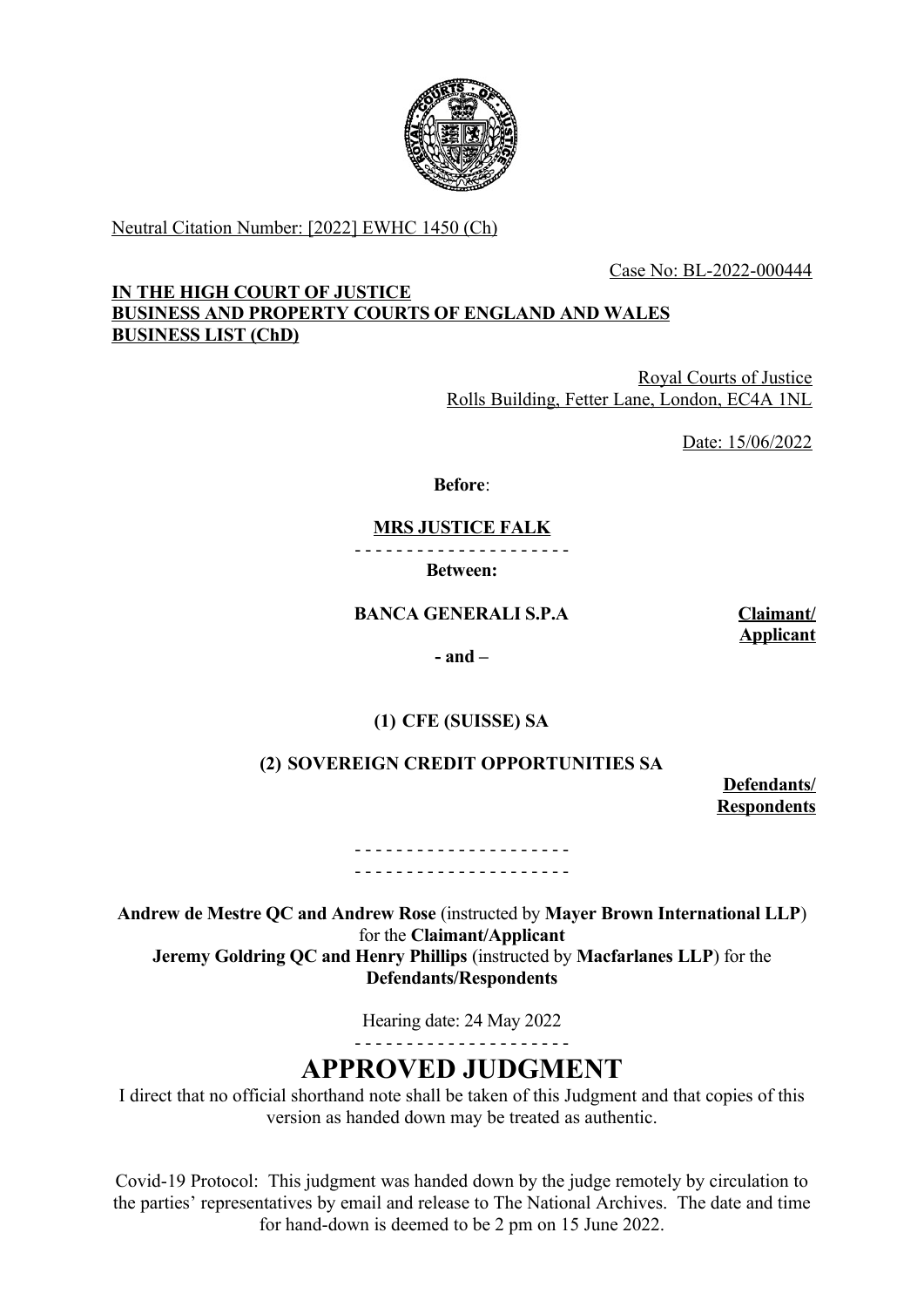## **Mrs Justice Falk:**

## **Introduction and background**

- 1. This is an application by the Claimant, Banca Generali S.p.A. (the "Bank"), for an order that the Defendants provide copies of transactional documents relating to receivables held within three securitisation structures in respect of which the Bank has clients who are Senior Noteholders.
- 2. The Second Defendant, Sovereign Credit Opportunities SA ("SCO"), is a Luxembourg incorporated special purpose vehicle. It acted as note issuer and it holds the receivables. The First Defendant, CFE (Suisse) SA ("CFE"), a company in the same corporate group as SCO, was responsible for acquiring and selling the receivables to SCO under a Master Transfer Agreement ("MTA"). It also acts as collection agent in respect of the receivables. CFE holds Junior Notes accounting for 5% of the total value of the notes in issue.
- 3. The proceedings were issued on 15 March 2022. This application was issued on 16 March. An application for expedition was granted by Fancourt J, who also granted permission for expert evidence on Italian law.
- 4. In essence, the Bank says that it requires the documents to comply with its regulatory obligations to its clients. The Defendants dispute this.
- 5. The three securitisation structures are known as Trade Finance II ("TF II"), Trade Finance III ("TF III") and Trade Finance IV ("TF IV"). As the names suggest there was also a Trade Finance I ("TF I"). SCO acted as the note issuer in respect of all four Trade Finance transactions, acting through a separate "compartment" in accordance with Luxembourg law. The effect of that law is that receivables allocated to a particular compartment are segregated from other assets and liabilities, and are available only to satisfy obligations associated with that compartment.
- 6. The Bank acted as Senior Notes Initial Subscriber in respect of TF I and TF II, and as Placing Agent for TF III and TF IV. Essentially, the Bank's clients bought the Senior Notes either from the Bank or via a placing undertaken by the Bank. One of the Bank's significant ongoing roles is that it is a party to transaction documents in respect of each securitisation and, under their terms, is able to exercise rights on behalf of Senior Noteholders.
- 7. The notes issued pursuant to the Trade Finance securitisations are not publicly traded. The vast majority of the outstanding Senior Notes are held for clients of the Bank.
- 8. The securitised receivables are trade finance receivables in respect of exports from Europe to emerging markets. The concept of trade finance receivable is broad, and is not typically simply an unpaid invoice. It would, for example, cover amounts owed to European exporters or banks arising from letters of credit, promissory notes and similar instruments issued by governmental as well as private entities in emerging markets.
- 9. The trade finance transactions are not the first securitisations that the parties have worked on together. There was a set of previous transactions in 2016 under which healthcare receivables were securitised, and notes were similarly sold to or placed with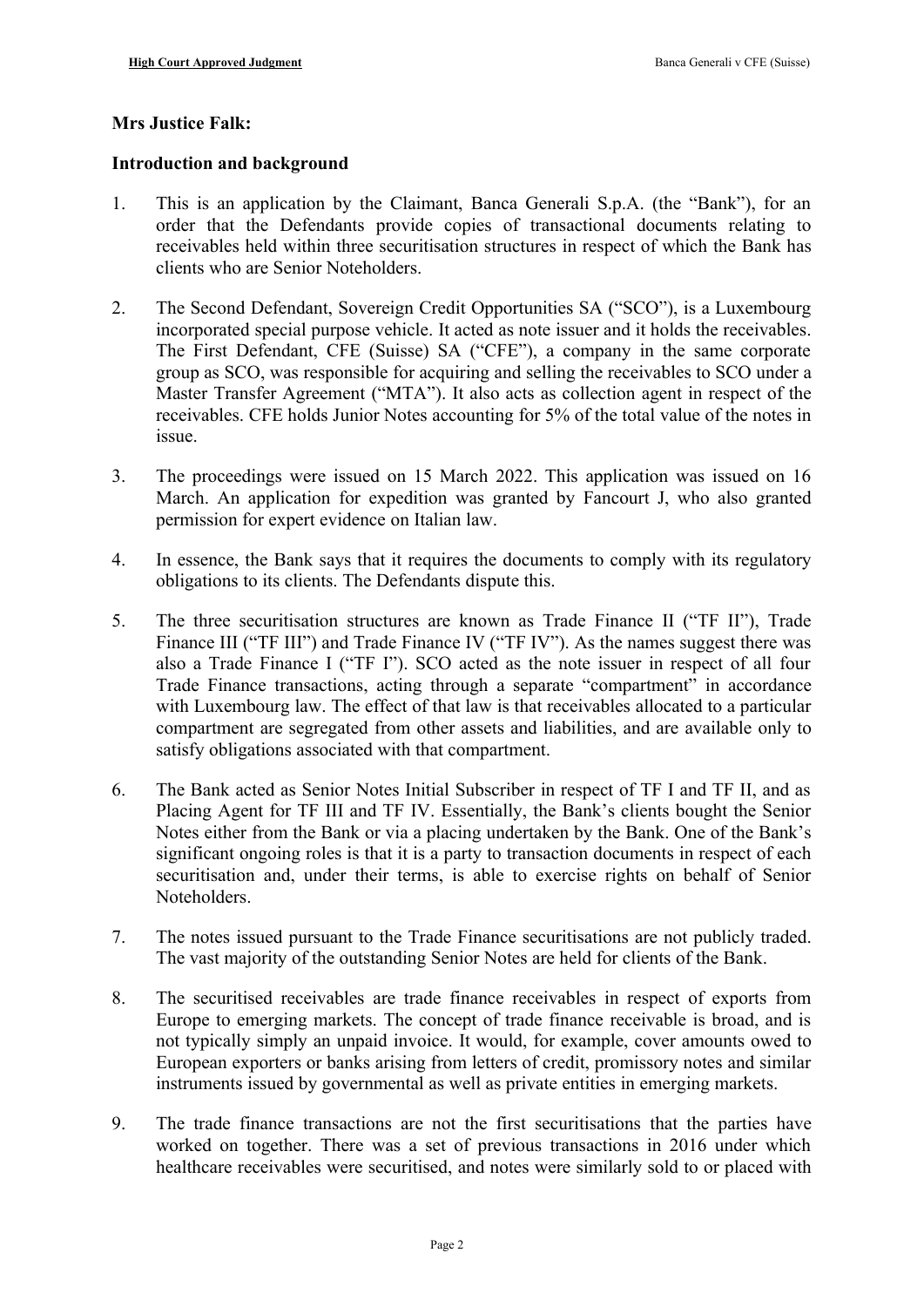clients of the Bank. The Bank's position is that it has transpired that there were repeated issues with the value of the receivables securitised in those transactions, as a result of which it made an offer in July 2021 to purchase the notes from its clients so as to protect them from potential losses. This has led the Bank to make a provision of  $\epsilon$ 80 million in respect of its exposure. There is also an ongoing criminal investigation in Italy in respect of those transactions, together with investigations by the Bank of Italy and the Italian financial regulator, CONSOB.

- 10. The issues with the healthcare receivables transactions provide relevant background and context. It is clear from the Bank's evidence that what occurred with those transactions has led to intensified monitoring by the Bank of other transactions involving complex or illiquid products. Whilst there is a hint in the Bank's evidence that the issues in respect of the healthcare transactions created specific concerns on the part of the Bank in respect of the CFE group, I should make clear that there has in fact been no investigation into the CFE group's conduct or allegation of impropriety against it. The Defendants' position is that they are just as much the victim of what they say is the limited wrongful activity that has been uncovered in relation to those transactions as the Bank.
- 11. The TF I notes were due to be fully redeemed on 18 October 2021 but were not. The Bank's position is that it became clear in late 2021, based on information which included a report commissioned from the law firm Dentons, that inaccurate information had been provided to the Bank in respect of the underlying exposures in that securitisation. It says that this is part of the background to the problems that then began to emerge in relation to TF II, TF III and TF IV, not least because some of the receivables are common to more than one portfolio. The Defendants' position is that they sought to engage constructively throughout (including through the appointment of Dentons), but because of time and manpower constraints they could not comply with every request within the period demanded.
- 12. Up to the quarter ended 31 August 2021, the Bank received both monthly information and quarterly reports in respect of TF II, TF III and TF IV, which it believed satisfied its requirements. However, the position changed for quarterly reports for the period to 30 November 2021. The reports for that period were provided on 10 January 2022. In particular, no amortisation schedules were produced in respect of the individual receivables, and a number of the data fields were marked with a "ND" (no data) code. The changes, together with what the Bank considered to be material discrepancies with previous reports, led to complaints from the Bank that it was unable to calculate a fair value for the Senior Notes, and ultimately to the issue of these proceedings.
- 13. In particular, the Bank is concerned about discrepancies concerning the characteristics of the receivables, and in particular the types of financial instrument involved and whether they are supported by Export Credit Agency ("ECA") guarantees. The effect, the Bank says, is that the receivables as now described present a different type of risk. Its position is that the discrepancies and errors have resulted in such a loss of confidence that it has concluded, with advice from PwC, that it is not in a position properly to value the notes and report on them to its clients in accordance with what it considers to be its regulatory obligations. As at 31 December 2021 and 31 March 2022 it has therefore reported only the nominal value of the Senior Notes, and has included a note to the effect that it did not have sufficient information to calculate their fair value.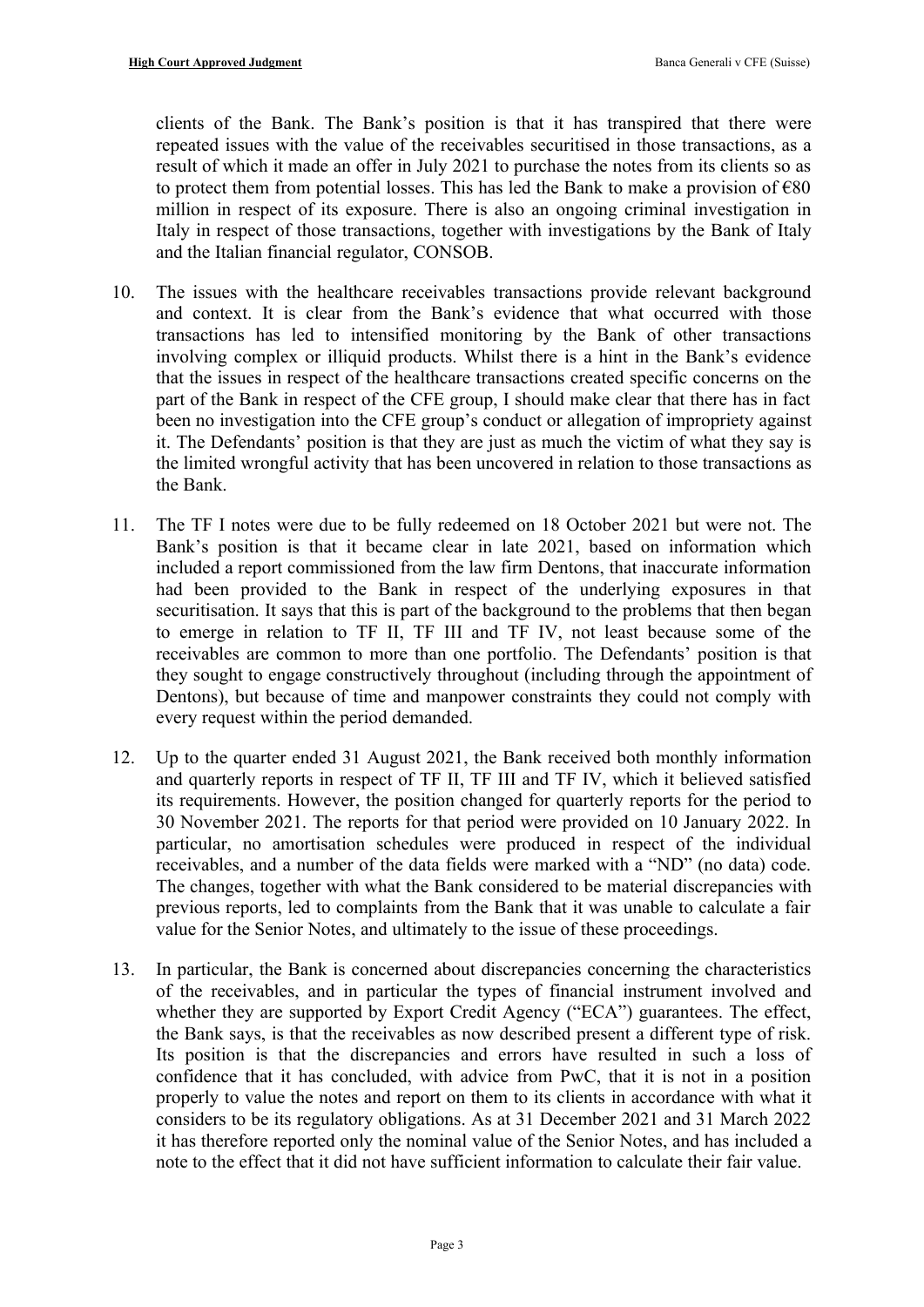- 14. The Bank also relies on the emergence of concerns over certain specific receivables and transactions in them.
- 15. The final maturity date for TF II was 14 April 2022. The Senior Notes were not fully redeemed on that date. This has resulted in the service of a formal notice, the effect of which is that the notes are immediately due and payable and that the issuer is bound to comply with directions of Senior Noteholders in relation to management and administration of the receivables. An instruction has been given to sell the receivables, but that will first involve the appointment of an independent third party to value the receivables. That appointment has not yet been made.
- 16. TF III is due to redeem on 14 July 2022. The Bank has been informed that the Senior Notes are not likely to redeem in full on that date. The final maturity date for TF IV is 15 December 2023, although this is subject to a possible extension to 15 December 2024.
- 17. The amounts of Senior Notes outstanding are around  $\epsilon$ 49 million for TF II, around  $\epsilon$ 98 million for TF III, and  $\epsilon$ 150 million for TF IV.
- 18. A final point to make by way of background is that TF IV differs from the earlier securitisations in that there is an additional contractual document, an Asset Management Agreement, appointing a UK entity in the same group as the Defendants, CFE UK Ltd, as asset manager. The obligations imposed on the asset manager include a requirement that no more than 10% of the receivables by value have a maturity which is after the final maturity date. It is common ground that this obligation has been breached (at least as at 30 November 2021), although the asset manager's position is that this has since been remedied.
- 19. This judgment was circulated in draft on 26 May 2022 on the usual confidential basis, with a timetable for hand down that allowed for written submissions to be provided on one aspect of the order sought, and for those submissions to be addressed in the final form of the judgment if or to the extent that agreement was not reached. The final form of this judgment reflects submissions received on 10 June 2022.

## **The parties' cases**

## *The Bank's case*

- 20. The Bank's case is that it has a contractual right to the documents which it seeks because it has reasonably requested them for the purpose of complying with its regulatory obligations to report the value of the Senior Notes to its clients.
- 21. At the time the proceedings were issued the Bank sought both information and documents. The Bank accepts that the information that it was seeking has now been provided, or at least largely provided, through a combination of quarterly reporting for the period to 28 February 2022 and correspondence. However, the Bank also says that the information that has been provided was frequently different from or inconsistent with information provided previously, such as to give rise to concerns. An earlier proposal it made for a sampling exercise to be carried out in relation to the documents was rejected. It says that it has been left with no option but to pursue the application to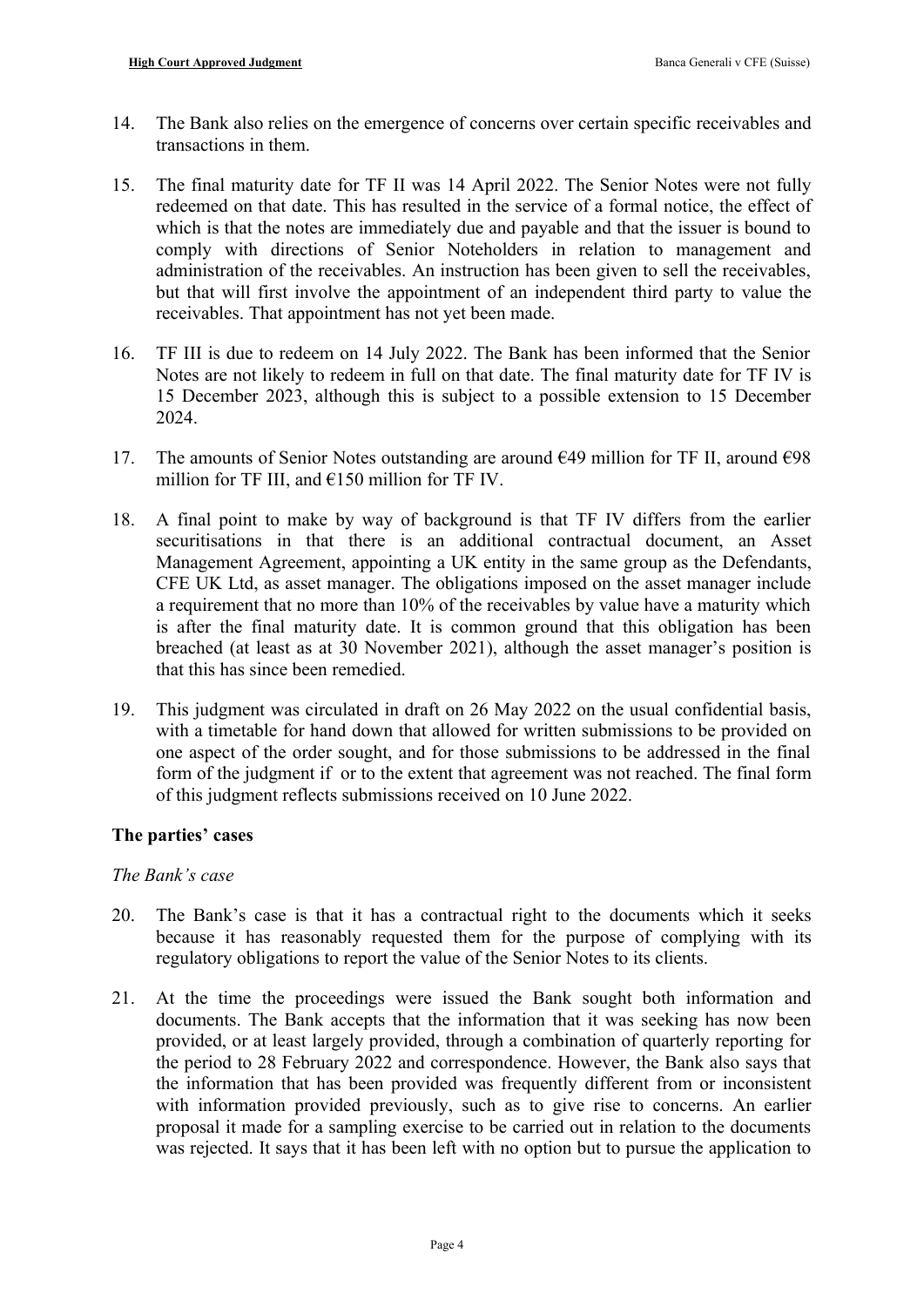obtain access to all underlying transactional documentation, because it has lost confidence in the accuracy of the information.

- 22. In summary, the Bank's argument that it is entitled to the underlying documents is as follows:
	- a) The Bank has reporting obligations to its clients, the Senior Noteholders, arising under Articles 60 and 63 of Regulation (EU) 2017/565 (see below).
	- b) Article 60, which applies where the Bank provides portfolio management services in relation to the Senior Notes, requires the Bank to report quarterly on the "fair value" of the Senior Notes.
	- c) Article 63, which applies where the Bank holds the Senior Notes on behalf of clients, requires the Bank to report at least quarterly on the "estimated value" of the Senior Notes.
	- d) The valuation exercise required of the Bank under either or both of Articles 60 and 63 involves the Bank valuing the assets in the securitisations, namely the receivables.
	- e) In conducting that valuation exercise, the Bank must comply with conduct of business rules, which include (under Article 24(1) of MiFID II – see below) acting honestly, fairly and professionally in accordance with the best interests of clients.
	- f) For the purposes of valuing the Senior Notes, the Bank depends on information which is provided to it by the Defendants under contract and under the Securitisation Regulation (see below). However, the Bank has lost confidence in the ability or willingness of the Defendants to provide it with accurate information.
	- g) As a result, on the last two occasions when the Bank was required to provide valuations to its clients – as at 31 December 2021 and 31 March 2022 – it was unable to do so.
	- h) In circumstances where the Bank has lost confidence in the Defendants' ability or willingness to report accurately, it says it must exercise its contractual right under clause 12 of the relevant Fiscal And Calculation Agreement or Intercreditor Agreement to request the documents available to the Defendants in order to satisfy itself that the information which the Defendants now say is accurate is indeed so. This will enable the Bank properly to calculate the value of the Senior Notes and then report to its clients.
	- i) The Defendants are bound to supply documents pursuant to clause 12. The request is made for the purposes of compliance with Applicable Law, as defined in that clause, and is reasonable.

## *The Defendants' case*

23. The Defendants say that the changes in the format and content of reports were made in order to report in accordance with the forms mandated by the European Securities and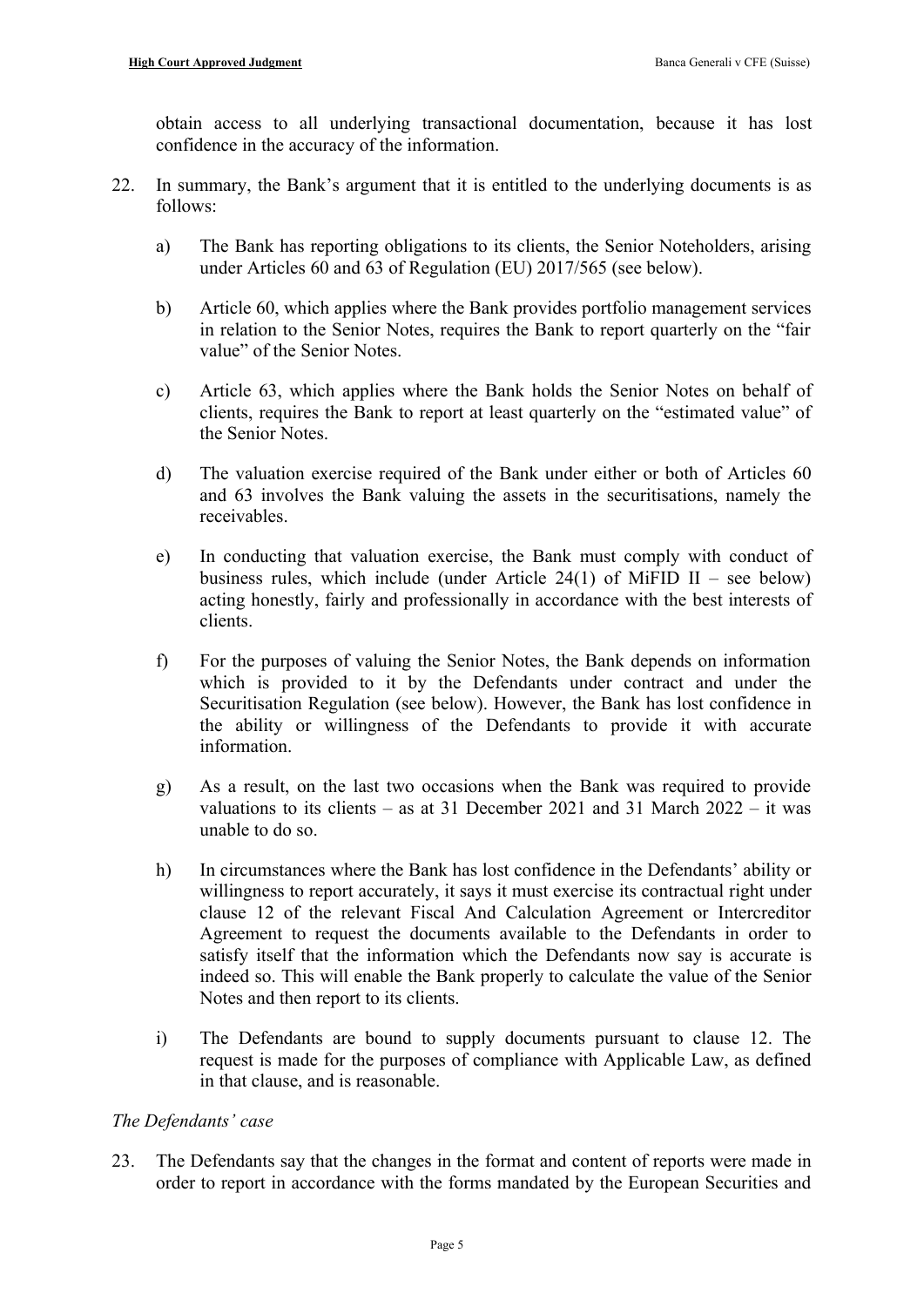Markets Association ("ESMA"). This first applied to the reports for the period to 30 November 2021. The absence of information such as an amortisation schedule was explained by the fact that the regulatory standards did not require it (although in fact I note that it now appears to have been accepted in *inter partes* correspondence that amortisation information should have been provided). However, certain other information was required and provided which had not previously been reported. The fact that ESMA was in the process of developing technical standards and templates which could impact on transparency undertakings was highlighted as a risk factor in the prospectus.

- 24. The Defendants say that initial teething problems with the transition to the ESMA format have been fixed, that the problems were historic and that there is no requirement to provide underlying documents.
- 25. Further, complying with the Bank's request would be unreasonably burdensome for CFE (bearing in mind that the relevant team comprises only four individuals), undermine its business and place it in potential breach of confidentiality clauses. The Defendants have in good faith voluntarily provided all the information requested and needed to calculate value. The initial timetable set in correspondence was unrealistic, given the need for the team also to work on the normal quarterly reporting cycle (the deadline for the February 2022 reports being missed as a result). The request shifted from asking for information to asking for documents before the former request could be complied with, and proceedings were also issued at a time when the Bank knew that a substantive response was imminent.
- <span id="page-5-0"></span>26. That response was provided on 18 March 2022, in the form of a letter from Macfarlanes, and provided the vast majority of the information requested. Macfarlanes also invited the Bank to give details of any further information that the Bank required, and significant care was taken to respond to further requests. The Defendants understood that all these had been addressed by 29 April. However, reply evidence filed on behalf of the Bank on 11 May 2022 referred to a letter of the same date from its solicitors Mayer Brown concerning information provided on 18 March. There was no explanation as to why the Bank had waited nearly eight weeks to raise those points, other than deliberately to make the point that there were unresolved issues and to create a moving target.
- 27. The Defendants are prepared to co-operate if any further information is needed. But the reality is that the Bank placed high-risk notes with its clients, some of which have not performed as might have been hoped due to circumstances that include Covid-19 and the war in Ukraine. The Senior Notes were high risk, high reward investments that were unlisted and unhedged, underpinned by receivables from high-risk counterparties in developing countries. The significant degree of risk that existed, including the risk that amounts invested would not be recovered, was clearly disclosed in the prospectuses. The Bank was attempting to blame the Defendants by making unwarranted insinuations as to their integrity, and making overblown and self-serving assertions. Its claimed total loss of confidence was a disproportionate response.
- 28. The Defendants had also addressed in detail the specific concerns raised about certain receivables and transactions in them. They also pointed to CFE's economic interest as junior noteholder, such that it takes the first "hit" on any loss suffered.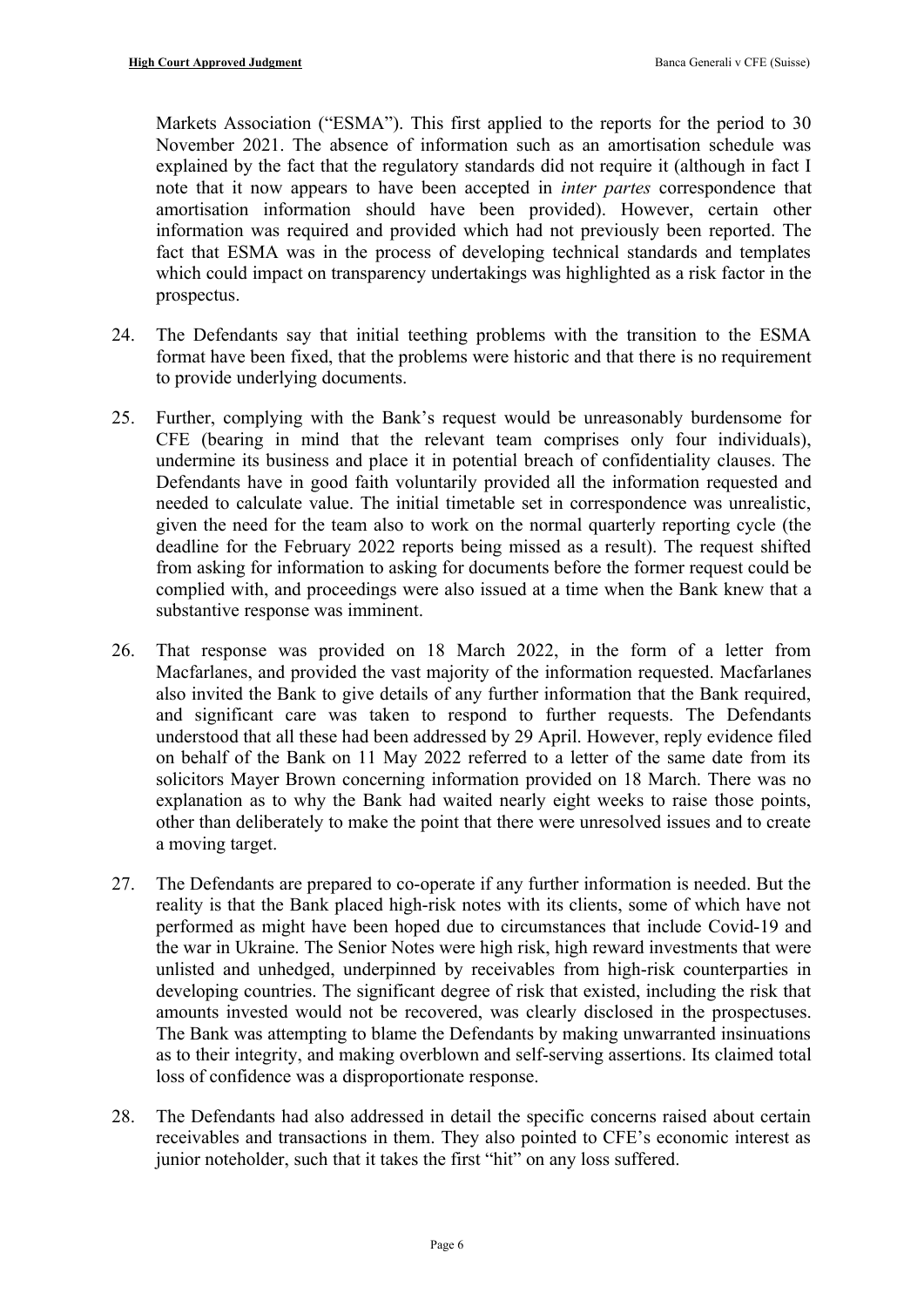## **The changes in descriptions and other concerns**

29. Mr de Mestre's skeleton argument for the Bank included summaries in tabular form of (a) changes in the description of receivables; (b) changes in the description of the security available in respect of the receivables; and (c) the position as regards any arrears. I did not understand these tables to be disputed. The first two tables, which are most relevant to the issue that I must decide, are reproduced below. The numbers refer to the number of receivables in each category held at 31 August 2021 and still held as at 28 February 2022 (for example, there were a total of 18 receivables in that category in the TF II portfolio as at 31 August 2021).

| Transaction | <b>Report to 31/08/21</b>           | <b>Report to 30/11/21</b>         | <b>Report to 28/02/22</b>        |
|-------------|-------------------------------------|-----------------------------------|----------------------------------|
| TF II       | 15<br>x "Sovereign                  | 10<br>"Sovereign"<br>$\mathbf{X}$ | 10 x "Sovereign Debt             |
|             | Letter of Guarantee"                | Debt"                             | under restructuring"             |
|             | "Letter<br>of<br>3<br>$\mathbf{x}$  | "Loan/lease"<br>$5 \times$        | 2 x "Term loan"                  |
|             | Credit"                             | (ESMA code LOLE)                  | 3 x "Syndicated term             |
|             |                                     | 2 x "Letter of credit"            | loan"                            |
|             |                                     | 1 x Promissory Note               | 2 x "Letter of Credit"           |
|             |                                     |                                   | "Promissory"<br>1<br>$\mathbf X$ |
|             |                                     |                                   | Note"                            |
|             |                                     |                                   |                                  |
| TF III      | 9<br>"Sovereign"<br>$\mathbf X$     | 11 x "Loan/Lease"                 | 5 x "Syndicated term             |
|             | Letter of Guarantee"                | (ESMA code LOLE)                  | loan"                            |
|             | x "Letter<br>$\circ$ of<br>5        | 1 x "Letter of credit"            | 2 x "Sovereign debt              |
|             | Credit"                             | 2 x "Sovereign debt"              | under restructuring"             |
|             | x "Commercial                       | "Promissory<br>1<br>$\mathbf{X}$  | 3 x "Term loan"                  |
|             | Facility"                           | notes"                            | 1 x "Letter of credit"           |
|             |                                     |                                   | "Promissory"<br>1<br>$\mathbf X$ |
|             |                                     |                                   | Notes"                           |
| TF IV       | 10<br>x "Sovereign                  | 9 x "Loan /lease"                 | 3 x "Term loan"                  |
|             | Letter of Guarantee"                | 1 x "Letter of Credit"            | 6 x "Syndicated term             |
|             | "Letter"<br>of<br>1<br>$\mathbf{x}$ | 1 x "Discount"<br>of              | loan"                            |
|             | Credit"                             | receivables"                      | 1 x "Letter of credit"           |
|             |                                     |                                   | x "Discount<br>1<br>of           |
|             |                                     |                                   | Receivables"                     |

Description of receivables:

Description of security:

|       | Transaction   Report to $31/08/21$   Report to $30/11/21$ |                                            | <b>Report to 28/02/22</b>                                     |
|-------|-----------------------------------------------------------|--------------------------------------------|---------------------------------------------------------------|
| TF II |                                                           | All 18 exposures 11 of the $18 \mid 11$ of | the                                                           |
|       | had                                                       | an ECA exposures were exposures            | were                                                          |
|       |                                                           |                                            | guarantee from an identified as having a described as follows |
|       | identified Agency   "Guarantee"                           |                                            | not consider interval contract to exposure                    |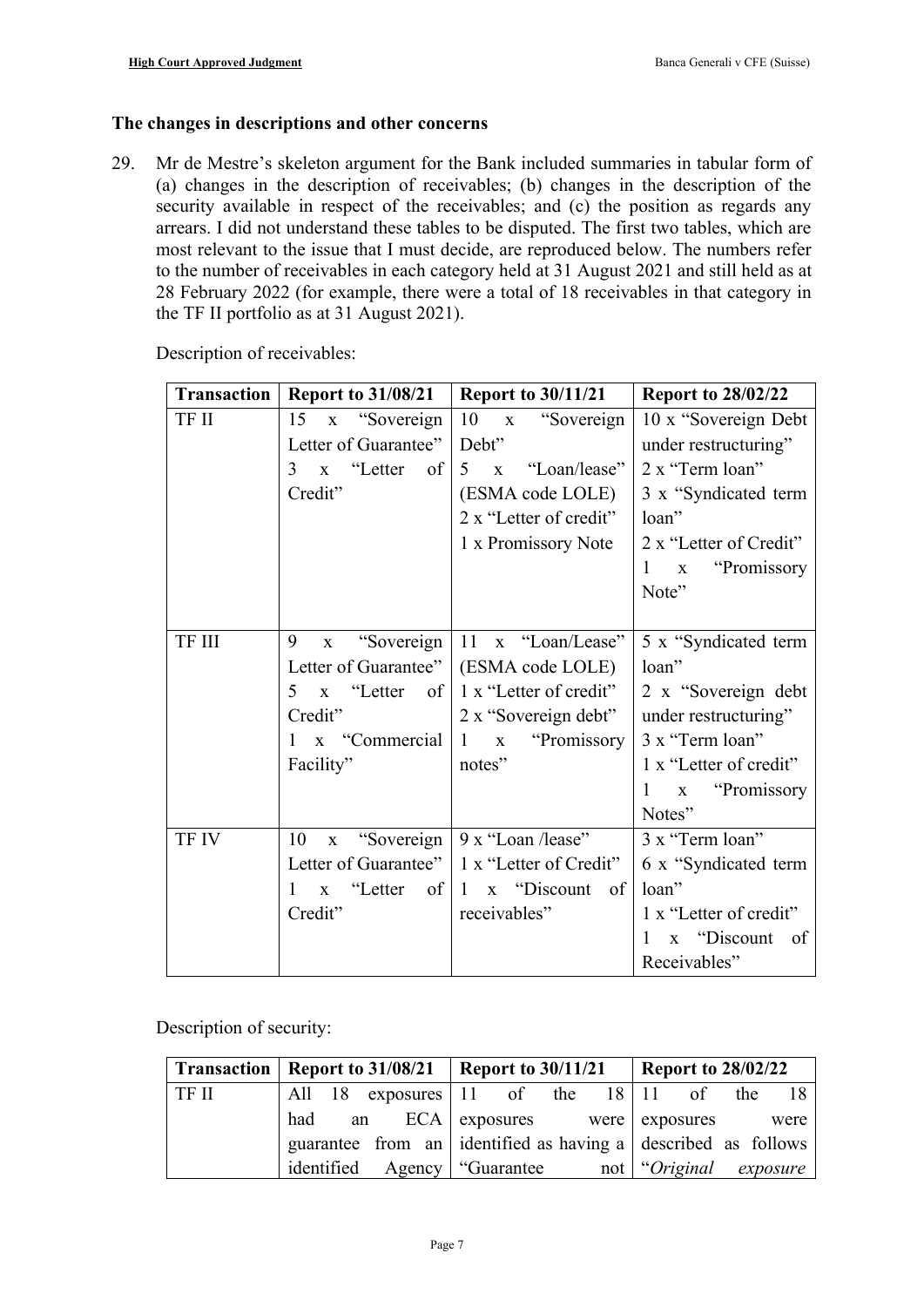|        | (16)<br>for<br>95%      | backed by<br>further $\vert$ | collateralized<br>by                        |
|--------|-------------------------|------------------------------|---------------------------------------------|
|        | exposures) or 100%      |                              | collateral" $(ESMA \nvert ECA, the ECA has$ |
|        | (2 exposures).          | code GNCO) but with          | already<br>been                             |
|        |                         | no indication of the         | enforced."                                  |
|        |                         | identity of<br>the           |                                             |
|        |                         | guarantor.                   |                                             |
| TF III | All<br>14 exposures     | 4 of the 14 exposures        | 2 of the exposures                          |
|        | <b>ECA</b><br>had<br>an | were identified<br>as        | were described<br>as                        |
|        | guarantee from an       | having "Guarantee            | follows "Original"                          |
|        | identified<br>agency    | not backed by further        | exposure                                    |
|        | 85%<br>for between      | collateral" (ESMA            | collateralized by                           |
|        | and 100%                | code GNCO) but with          | ECA, the ECA has                            |
|        |                         | no indication of the         | already<br>been                             |
|        |                         | identity of<br>the           | enforced."                                  |
|        |                         | guarantor.                   | 3 of the exposures                          |
|        |                         |                              | political<br>had<br>some                    |
|        |                         |                              | and/or economic risk                        |
|        |                         |                              | cover.                                      |
| TF IV  | All<br>11 exposures     | 3 of the 11 exposures        | 4 of the 11 exposures                       |
|        | had<br><b>ECA</b><br>an | were identified<br>as        | were identified<br>as                       |
|        | guarantee from an       | having "Guarantee            | having "Guarantee                           |
|        | identified<br>agency    | not backed by further        | not backed by further                       |
|        | for 95% or 100%         | collateral" (ESMA            | collateral" (ESMA                           |
|        |                         | code GNCO) but with          | code GNCO) but with                         |
|        |                         | no indication of the         | no indication of the                        |
|        |                         | identity of<br>the           | identity of<br>the                          |
|        |                         | guarantor.                   | guarantor.                                  |
|        |                         |                              | Of these, one was                           |
|        |                         |                              | identified as having                        |
|        |                         |                              | political<br>and                            |
|        |                         |                              | commercial<br>risk                          |
|        |                         |                              | cover.                                      |

- 30. As can be seen, there are material differences. For example, apart from one "commercial facility" there was no mention of loans as at 31 August 2021. Further, the impression given at that time as regards security was that all exposures substantially benefited from ECA guarantees, whereas it now appears that with a number of them any guarantee is entirely historic.
- 31. Additional specific concerns have arisen with the largest single receivable in TF II (the "Sudan receivable") and with a series of nine receivables related to entities in Cuba held in TF II, TF III and TF IV (the "Cuban receivables"). The Bank relies on these to illustrate what it describes as a total loss of confidence in the Defendants' ability to provide accurate information.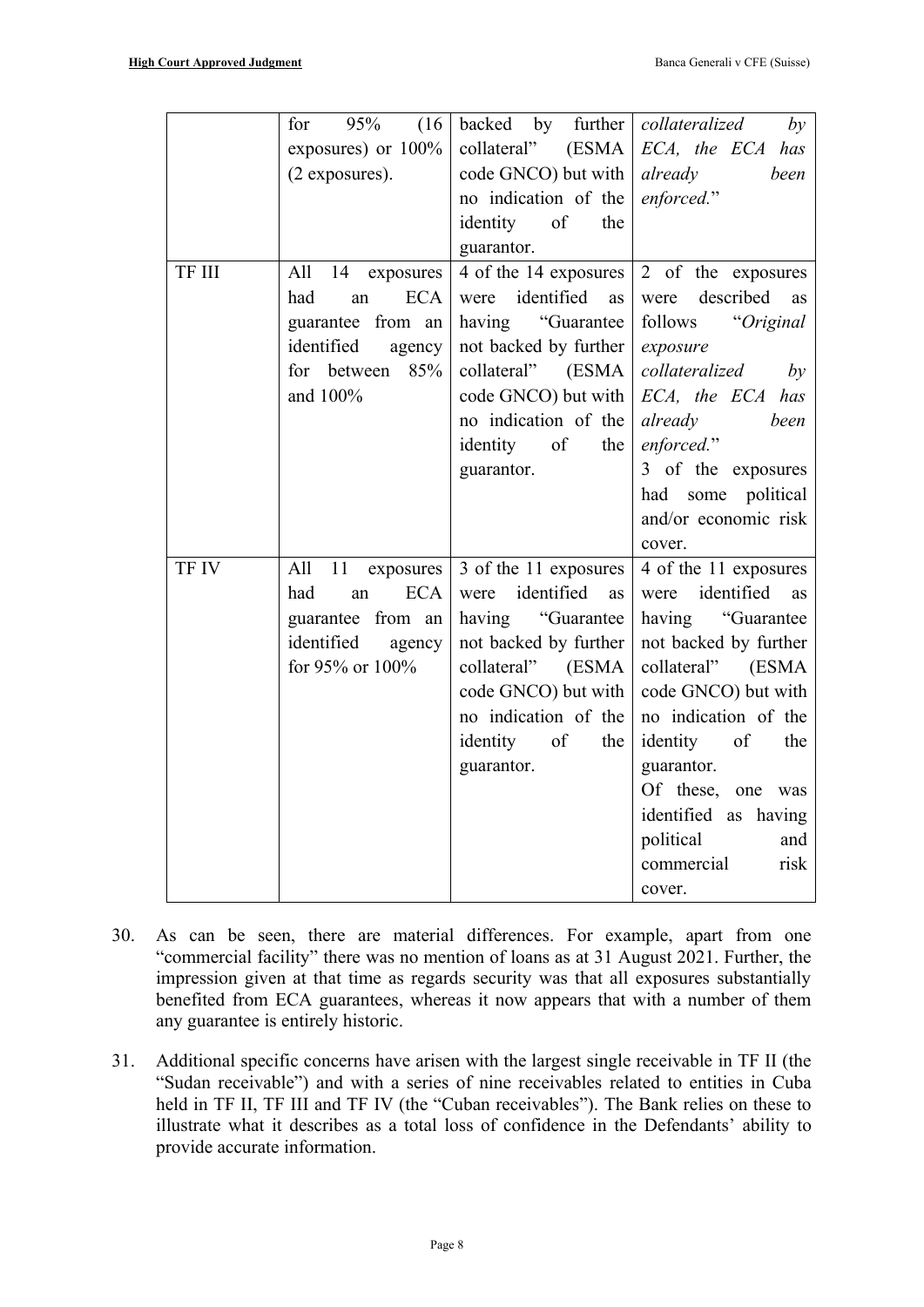- 32. As at 31 August 2021 the Sudan receivable was described as a "Sovereign letter of guarantee", with a principal amount of  $E10$  million and an ECA guarantee of 95%. By 28 February 2022 it was described as "Sovereign debt under restructuring" and was said to be "distressed", with a principal amount of  $63.3$  million, said to have followed a write off of debt owed by Sudan. The Bank was also informed by correspondence on 31 March 2022 that an ECA guarantee had been enforced before the Defendants acquired the receivable, such that there had been no security at any relevant time. It was also subsequently clarified that the debt was written off in July 2021, that is before the report as at 31 August and well before the report as at 30 November, which had described the debt as sovereign debt with a guarantee, without reference to a write off.
- 33. Further, the Bank has concerns that the price paid for the Sudan receivable was excessive because Sudanese debt not supported by a guarantee has traded in recent years at between 5% and 15% of nominal value, whereas the purchase price was 75.68% of nominal value.
- 34. The Cuban receivables had a combined nominal value of more than  $640$  million, with four different originators. The reported purchase price was in each case over 90%. They were all still held at the time the Bank issued its claim and at the date of the first hearing on 6 April 2022. However, two days later the CFE group published a notice stating that Cuban receivables held in relation to TF II had been sold on 7 April (a week before the final maturity date) for a price which was about 20% of their nominal value, which was said to be the "best offer at the time". Cuban receivables held in the TF III and TF IV compartments were also sold at 21.6% and 22.6% of their respective nominal values.
- 35. The explanation provided to the Bank was that Cuba's support for the Russian invasion of Ukraine had caused a fall in value. The Bank does not accept that this is credible given that some of the receivables were sold into the securitisations between October 2021 and January 2022 at between 94 and 96% of their nominal value. It says that the fall in value cannot realistically be attributed solely to events in Ukraine (for example, Cuba had been heavily sanctioned by the US well before 2022), and it points out that some of the receivables had been purchased from October 2021 onwards despite a default in respect of other receivables with the same originator.
- 36. CFE has provided a relatively detailed response in correspondence to the concerns raised in respect of the Cuban receivables. In particular, it says that the sale was at market value and to an unconnected party, that the sale was not linked to the proceedings, and that the war in Ukraine has indeed had a very material impact.
- 37. It is not necessary to determine any factual dispute about the Sudan or Cuban receivables for the purposes of this application, but the issues that have arisen in respect of the former, plus the fact that a substantial loss has been realised on the latter in circumstances where some of the Cuban receivables were bought relatively recently, have undoubtedly enhanced the Bank's concerns.
- 38. The witness statements produced on behalf of the Bank evidence its concern about what it says is its inability to report on the value of the Senior Notes, both in terms of tensions with clients and the risk of sanction from regulatory authorities. The evidence also contrasts a perceived lack of cooperation by CFE with the support and cooperation the Bank says it has had from other asset managers in connection with the intensified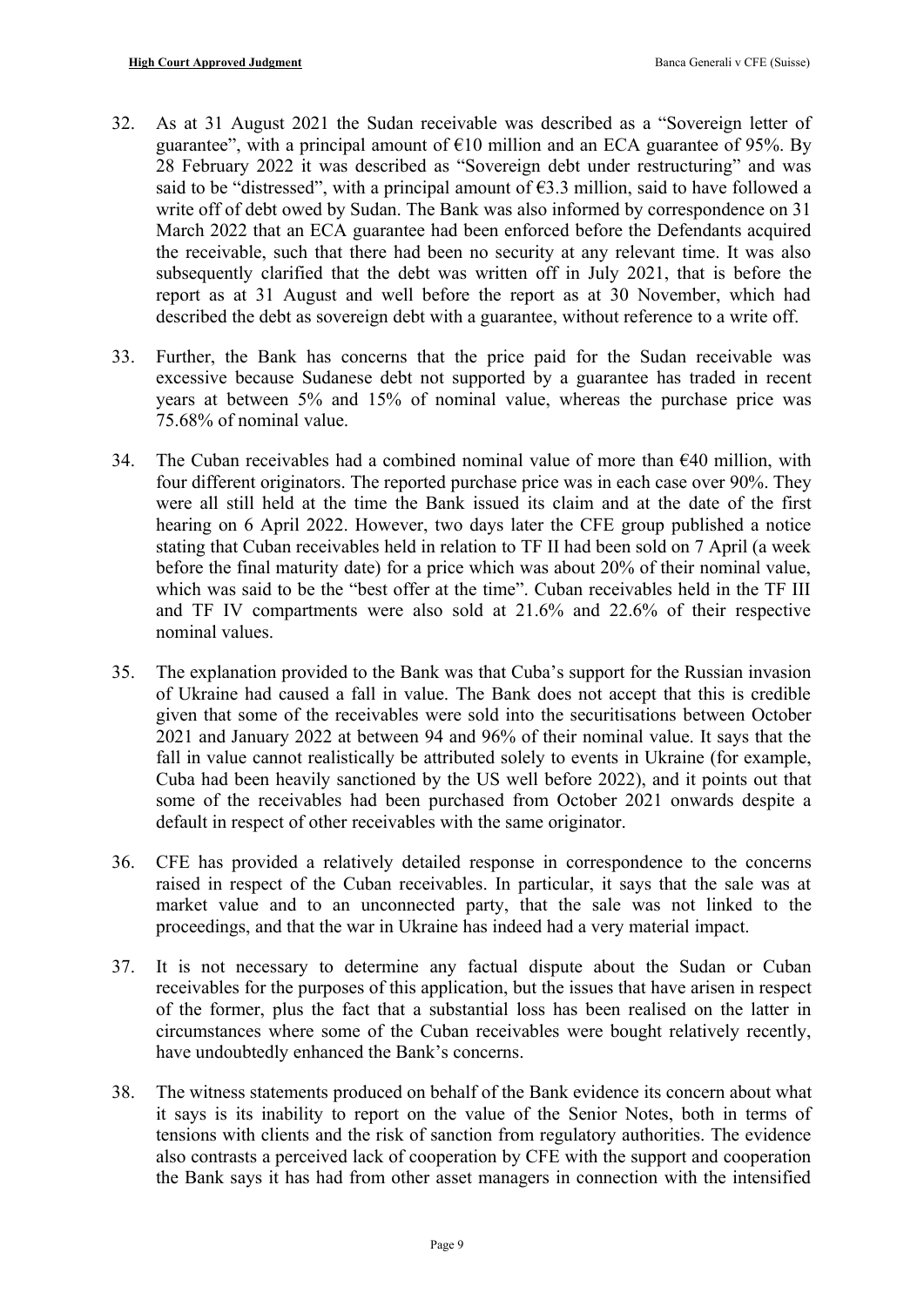monitoring of certain products that it has started carrying out following the issues that arose with the healthcare receivable securitisations.

## **The relevant regulatory regimes**

## *The Securitisation Regulation and Disclosure Regulation*

- 39. Each of the Trade Finance transactions is subject to EU Regulation 2017/2402 (the "Securitisation Regulation") and Commission Delegated Regulation (EU) 2020/1224 (the "Disclosure Regulation"). Article 7 of the Securitisation Regulation requires a designated party to make available certain categories of information to holders of a "securitisation position" (defined as exposure to a securitisation). As discussed below, the Defendants are the relevant designated parties.
- <span id="page-9-2"></span>40. Article 7(1) of the Securitisation Regulation relevantly provides:

<span id="page-9-0"></span>"The originator, sponsor and  $SSPE<sup>1</sup>$  $SSPE<sup>1</sup>$  $SSPE<sup>1</sup>$  of a securitisation shall, in accordance with paragraph 2 of this Article, make at least the following information available to holders of a securitisation position, to the competent authorities referred to in Article 29 and, upon request, to potential investors:

(a) information on the underlying exposures on a quarterly basis … ;

(b) all underlying documentation that is essential for the understanding of the transaction, including but not limited to, where applicable, the following documents:

(i) the final offering document or the prospectus together with the closing transaction documents, excluding legal opinions;

(ii) for traditional securitisation the asset sale agreement, assignment, novation or transfer agreement and any relevant declaration of trust;

(iii) the derivatives and guarantee agreements, as well as any relevant documents on collateralisation arrangements where the exposures being securitised remain exposures of the originator;

(iv) the servicing, back-up servicing, administration and cash management agreements;

(v) the trust deed, security deed, agency agreement, account bank agreement, guaranteed investment contract, incorporated terms or master trust framework or master definitions agreement or such legal documentation with equivalent legal value;

(vi) any relevant inter-creditor agreements, derivatives documentation, subordinated loan agreements, start-up loan agreements and liquidity facility agreements;

That underlying documentation shall include a detailed description of the priority of payments of the securitisation; .<br>…

(e) quarterly investor reports … containing the following:

(i) all materially relevant data on the credit quality and performance of underlying exposures; …"

41. Under Article 7(3) of the Securitisation Regulation, ESMA was required to develop draft regulatory standards to "specify the information" to be provided in order to

<span id="page-9-1"></span> $\overline{1}$  $\overline{1}$  $\overline{1}$ Securitisation special purpose entity.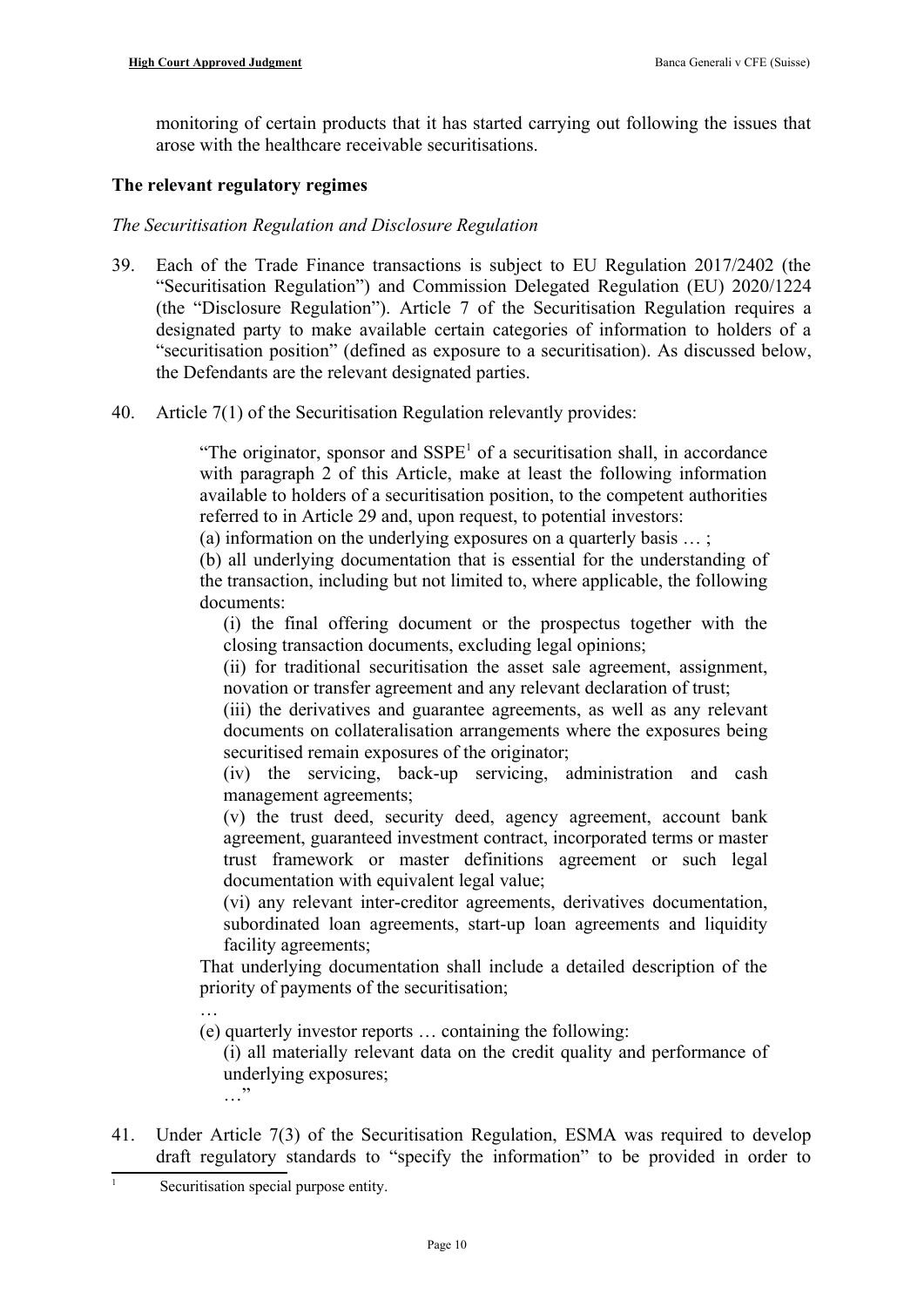comply with the reporting obligations under Articles 7(1)(a) and (e). Those regulatory standards are now reflected in templates annexed to the Disclosure Regulation.

42. The Defendants rely on there being no provision requiring a designated party to provide underlying documents in respect of the assets held in a securitisation, as opposed to documents related to the securitisation itself. They point out the distinction between the information required under Article  $7(1)(a)$  and Article  $7(1)(b)$ , which as the list in that paragraph makes clear includes documents related to the securitisation but not the underlying exposures.

## *MiFID II*

43. Section 2 of Chapter 2 of Directive 2014/65/EU ("MiFID II") deals with investor protection. Article 24(1) provides:

> "Member States shall require that, when providing investment services or, where appropriate, ancillary services to clients, an investment firm act honestly, fairly and professionally in accordance with the best interests of its clients and comply, in particular, with the principles set out in this Article and in Article 25."

44. Article 25 deals among other things with reporting to clients. Article 25(6) provides:

"The investment firm shall provide the client with adequate reports on the service provided in a durable medium. Those reports shall include periodic communications to clients, taking into account the type and the complexity of financial instruments involved and the nature of the service provided to the client and shall include, where applicable, the costs associated with the transactions and services undertaken on behalf of the client."

*The Bank's regulatory reporting requirements*

- 45. As already indicated, the Bank relies on its regulatory reporting obligations, in particular those arising under Articles 60 and 63 of Commission Delegated Regulation (EU) 2017/565 ("Regulation 565"), as understood in the light of Article 24(1) of MiFID  $II$ .
- 46. Article 60 applies in situations where the Bank provides portfolio management services. Article 63 applies where the Bank provides a more limited service of holding securities on behalf of its client (custody services). It is clear from the Bank's evidence that it provides each type of service to a number of clients in respect of the Senior Notes issued by each of TF II, TF III and TF IV. In practice the Bank does not distinguish between the different categories of client when reporting on value.
- 47. Article 60 relevantly provides as follows:

## **"Reporting obligations in respect of portfolio management**

## **(Article 25(6) of Directive 2014/65/EU)**

1. Investments firms which provide the service of portfolio management to clients shall provide each such client with a periodic statement in a durable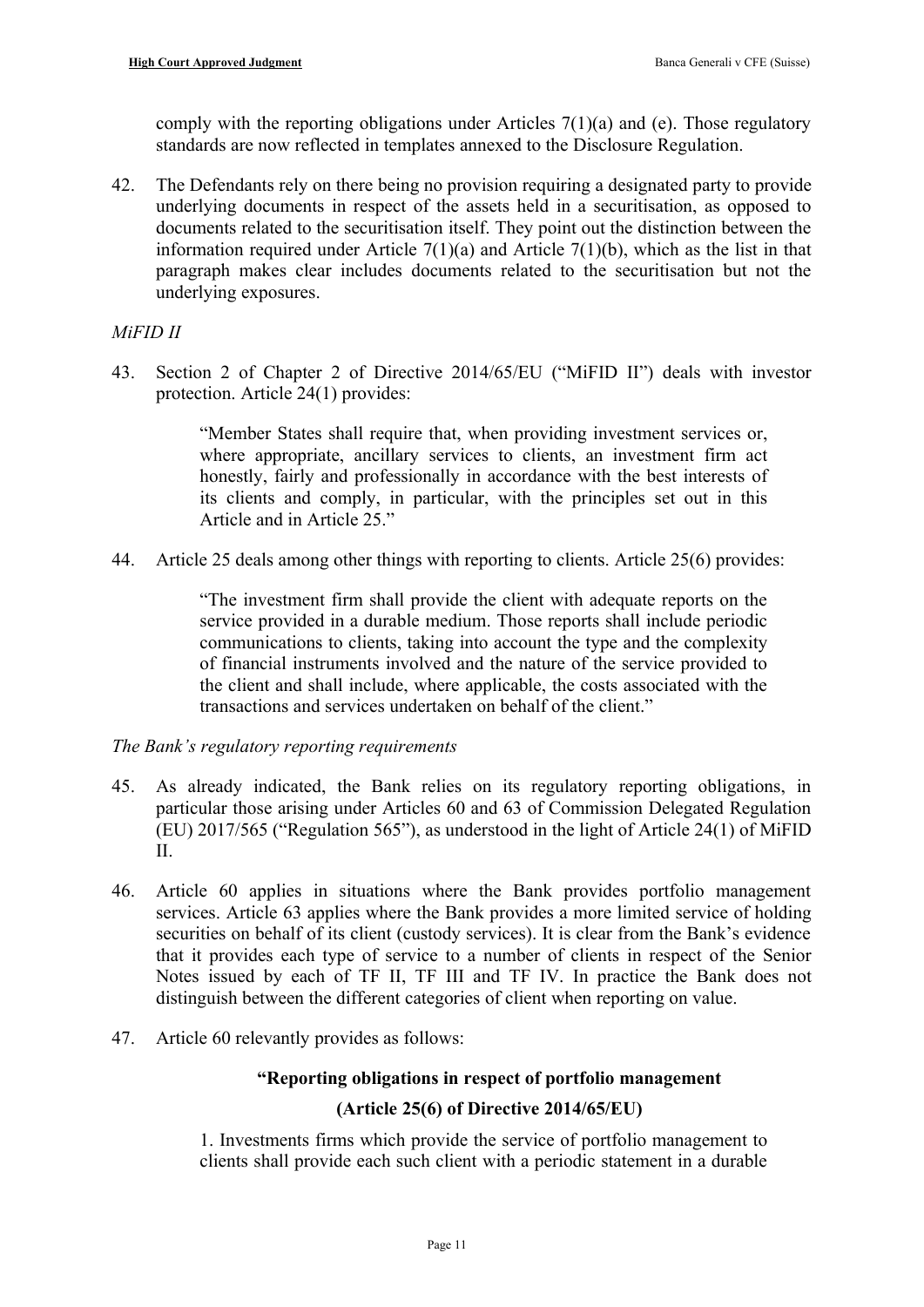medium of the portfolio management activities carried out on behalf of that client unless such a statement is provided by another person.

2. The periodic statement required under paragraph 1 shall provide a fair and balanced review of the activities undertaken and of the performance of the portfolio during the reporting period and shall include, where relevant, the following information:

(a) the name of the investment firm;

(b) the name or other designation of the client's account;

(c) a statement of the contents and the valuation of the portfolio, including details of each financial instrument held, its market value, or fair value if market value is unavailable and the cash balance at the beginning and at the end of the reporting period, and the performance of the portfolio during the reporting period;

(d) the total amount of fees and charges incurred during the reporting period, itemising at least total management fees and total costs associated with execution, and including, where relevant, a statement that a more detailed breakdown will be provided on request;

 (e) a comparison of performance during the period covered by the statement with the investment performance benchmark (if any) agreed between the investment firm and the client;

(f) the total amount of dividends, interest and other payments received during the reporting period in relation to the client's portfolio;

(g) information about other corporate actions giving rights in relation to financial instruments held in the portfolio;

(h) for each transaction executed during the period, the information referred to in Article 59(4)(c) to (l) where relevant, unless the client elects to receive information about executed transactions on a transaction-by-transaction basis, in which case paragraph 4 of this Article shall apply.

3. The periodic statement referred to in paragraph 1 shall be provided once every three months…

 $\cdots$ 

48. Article 63 relevantly provides:

# **"Statements of client financial instruments or client funds**

# **(Article 25(6) of Directive 2014/65/EU)**

1. Investment firms that hold client financial instruments or client funds shall send at least on a quarterly basis, to each client for whom they hold financial instruments or funds, a statement in a durable medium of those financial instruments or funds unless such a statement has been provided in any other periodic statement…

2. The statement of client assets referred to in paragraph 1 shall include the following information:

(a) details of all the financial instruments or funds held by the investment firm for the client at the end of the period covered by the statement;

(b) the extent to which any client financial instruments or client funds have been the subject of securities financing transactions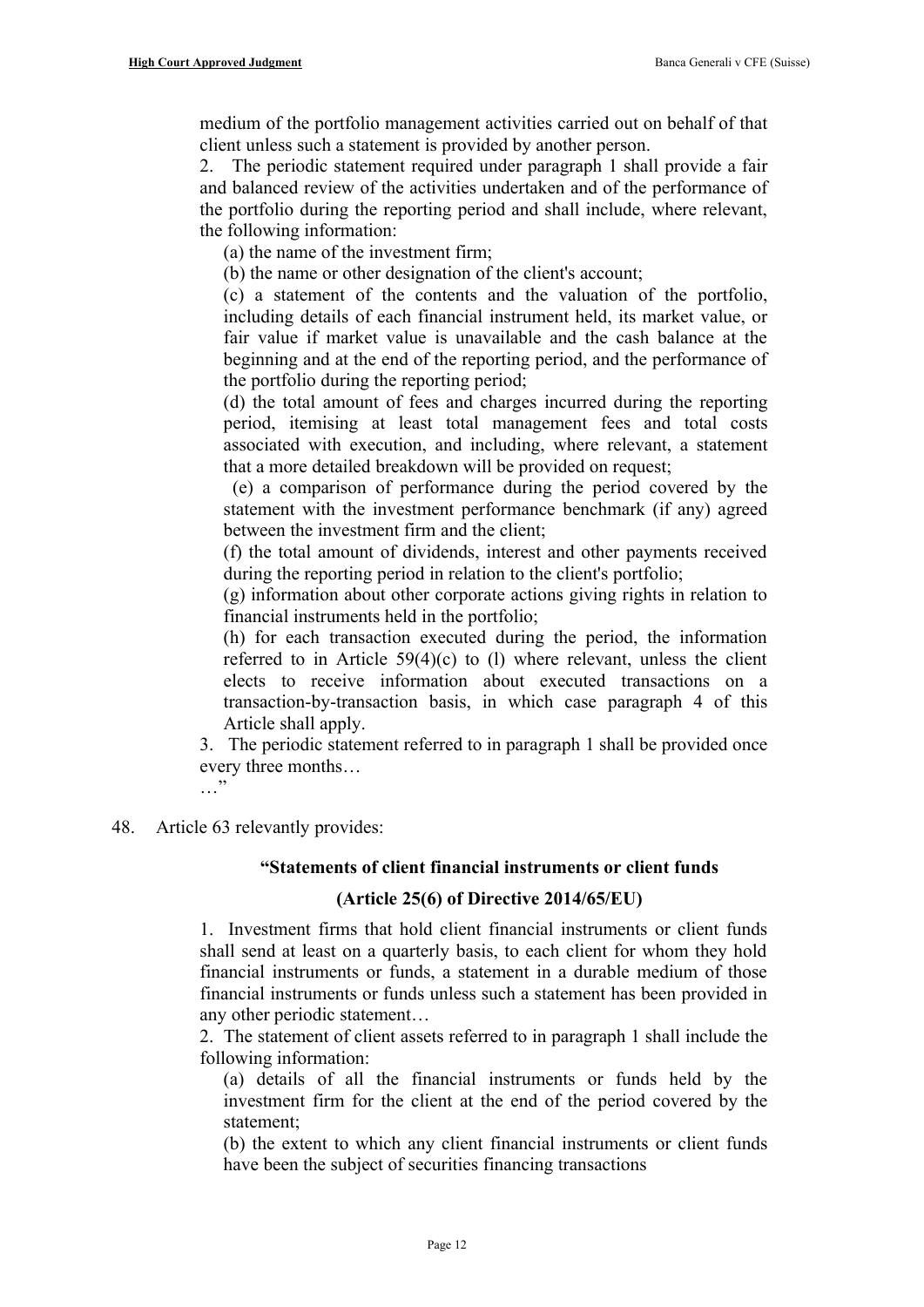(c) the extent of any benefit that has accrued to the client by virtue of participation in any securities financing transactions, and the basis on which that benefit has accrued;

(d) a clear indication of the assets or funds which are subject to the rules of Directive 2014/65/EU and its implementing measures and those that are not, such as those that are subject to Title Transfer Collateral Agreement;

(e) a clear indication of which assets are affected by some peculiarities in their ownership status, for instance due to a security interest;

(f) the market or estimated value, when the market value is not available, of the financial instruments included in the statement with a clear indication of the fact that the absence of a market price is likely to be indicative of a lack of liquidity. The evaluation of the estimated value shall be performed by the firm on a best effort basis.

…"

## **Contractual provisions**

49. The key contractual provision is clause 12 of the Fiscal and Calculation Agreement for TF II, and clause 12 of the Intercreditor Agreements for TF III and TF IV ("clause 12"). These are English law governed agreements, the parties to which include the Bank and the Defendants. Ignoring any immaterial difference, clause 12 provides:

## "**Mutual undertaking regarding information reporting and collection obligations**

Each Party shall, within ten Business Days of a written request by another Party, supply to that other Party such forms, documentation and other information relating to it, its operations, or the Notes as that other Party reasonably requests for the purposes of that other Party's compliance with Applicable Law and shall notify the relevant other Party reasonably promptly in the event that it becomes aware that any of the forms, documentation or other information provided by such Party is (or becomes) inaccurate in any material respect; provided, however, that no Party shall be required to provide any forms, documentation or other information pursuant to this Clause 12 to the extent that: (i) any such form, documentation or other information (or the information required to be provided on such form or documentation) is not reasonably available to such Party and cannot be obtained by such Party using reasonable efforts; or (ii) doing so would or might in the reasonable opinion of such Party constitute a breach of any: (a) Applicable Law; (b) fiduciary duty; or (c) duty of confidentiality. For purposes of this Clause 11 [sic], "Applicable Law" shall be deemed to include (i) any rule or practice of any authority by which any Party is bound or with which it is accustomed to comply; (ii) any agreement between any authorities; and (iii) any agreement between any authority and any Party that is customarily entered into by institutions of a similar nature."

50. Also relevant is the provision for quarterly reporting, because it is dissatisfaction with that that has led to the present dispute. For TF II and TF III these obligations are placed on CFE under clause 19.2 of, respectively, the Fiscal and Calculation Agreement and Intercreditor Agreement. For TF IV the obligations are placed on SCO under clause 19.2 of the Intercreditor Agreement. Those provisions appoint the relevant defendant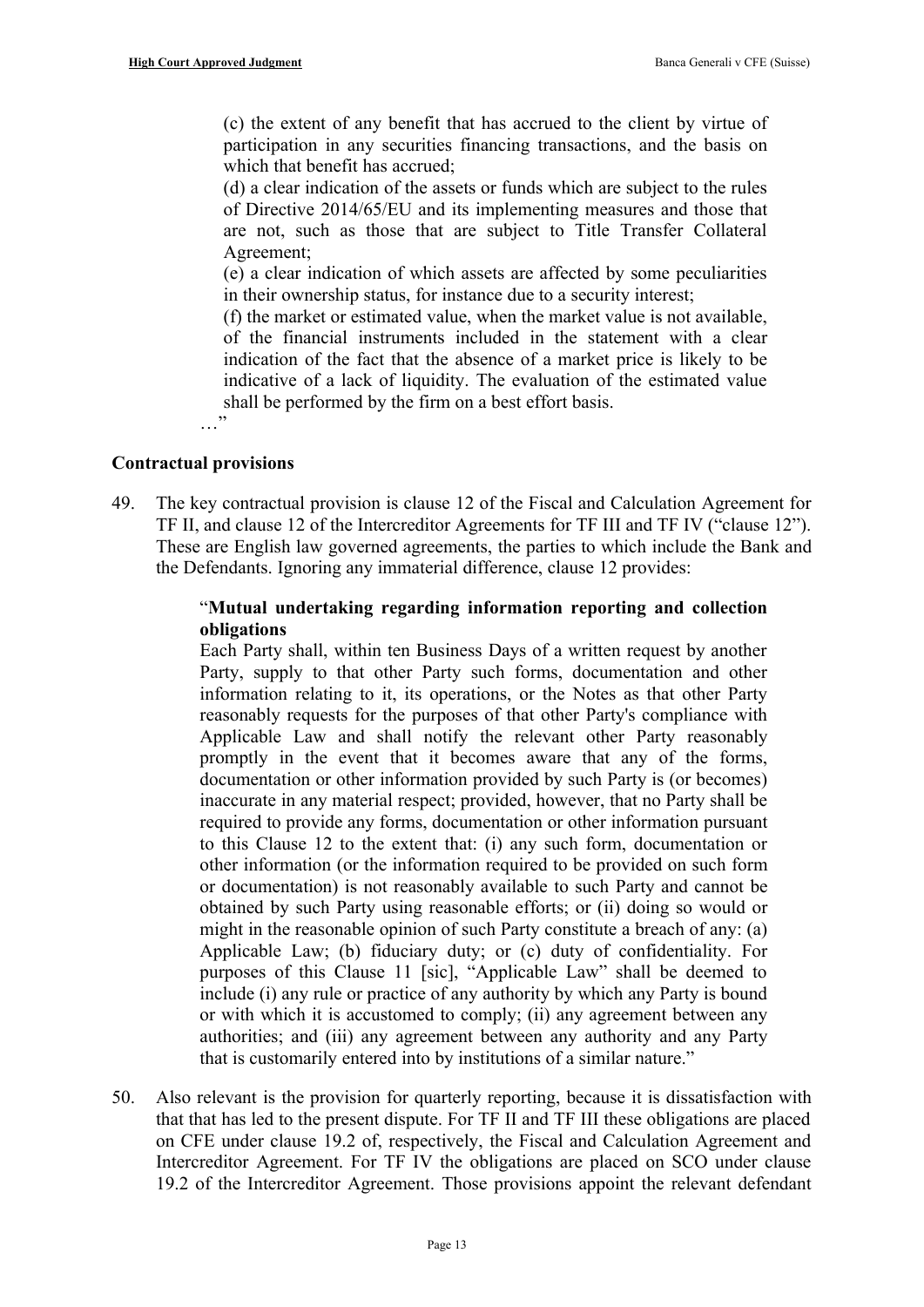entity as the designated reporting party under Article 7 of the Securitisation Regulation (referred to in the agreement as the "EU Transparency Requirements"), and require it to:

"make available the information required by the EU Transparency Requirements to the persons and by the means specified therein…" (clause 19.2.1)

<span id="page-13-0"></span>51. Clause 19.2.2 provides more detail, including specifying at paragraph (a) the places in the prospectus that the information required to be provided pursuant to Article 7 of the Securitisation Regulation will be included at the point of issue, and at paragraph (b) the information to be provided thereafter. Paragraph (b) separately specifies information to be provided on each monthly payment date and other categories of information. Clause 19.2.2 relevantly provides as follows (taking the text from the TF II documentation):

> "19.2.2 In particular, the Seller hereby undertakes that any of the information required to be given to prospective investors and the Noteholders pursuant to Article 7 of the Securitisation Regulation:

- $(a) \ldots$ ;
- (b) following the Issue Date, will:

(i) in respect of each Payment Date, be included in the Payments Report, which will contain, inter alia, information relating to the Notes (including, without limitation, details with respect to the applicable interest rate, the amount of interest and Premium (if any) payable to the Noteholders, the Principal Amount Outstanding of the Notes, principal payments on the Notes, other payments made by the Issuer, all materially relevant data on the credit quality and performance of underlying exposures, information on events which trigger changes in the priority of payments or the replacement of any counterparties, data on the cash flows generated by the underlying exposures and by the liabilities of the securitisation, and information on the material net economic interest (of at least 5 (five) per cent) in the Securitisation maintained by the Seller in accordance with paragraph 3(d) of Article 6 of the Securitisation Regulation or any alternative permitted method) and will be generally made available to the Noteholders on the following website: http://www.cfefinance.com;

(ii) with reference to the information regarding the Receivables, be made available, on a quarterly basis, on the following website: http://www.cfe-finance.com;

…

(iv) with reference to the further information which from time to time may be deemed necessary under Article 7 of the Securitisation Regulation in accordance with the market practice or any future implementing rules and not covered under points (i) and (ii) above, be provided, by the Seller on the following website: http://www.cfefinance.com."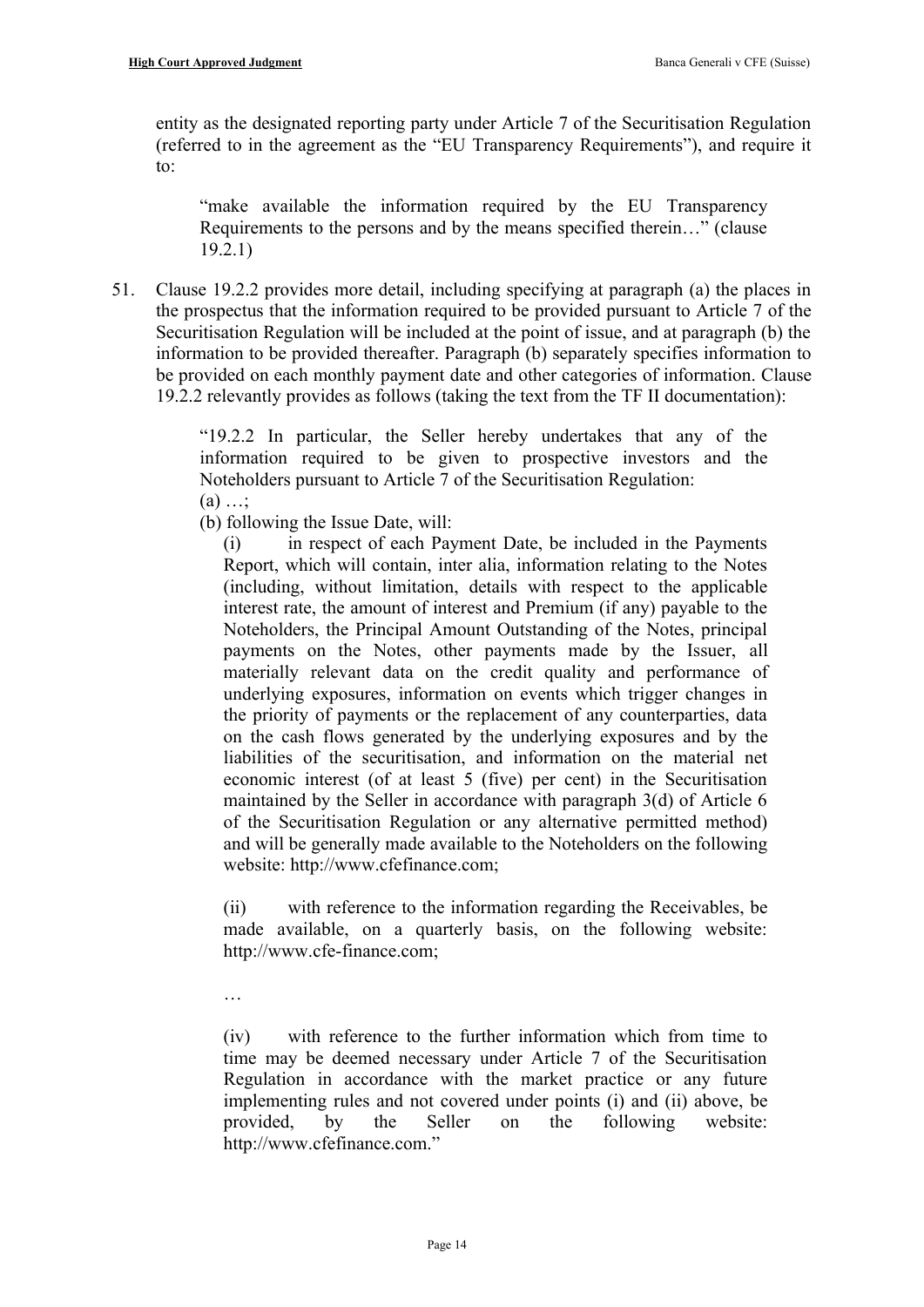52. The Particulars of Claim sought declarations that the Defendants were in breach of both clauses 12 and 19, and injunctive relief to secure performance. The claim is now maintained only under clause 12.

## **Legal principles**

## *Injunctive relief*

- 53. The starting point is of course the well-known test set out in *American Cyanamid v Ethicon Ltd* [1975] AC 396, namely whether there is a serious question to be tried, whether damages would be an adequate remedy, and where the balance of convenience **lies**
- 54. However, the remedy that the Bank seeks is a mandatory injunction. Further, while in form it is an interim injunction, in practice it comprises substantially all the relief that the Bank seeks. These points affect the approach that the court will adopt.
- 55. The relevant principles in respect of mandatory injunctions were set out by Phillips LJ in *Zockoll Group Ltd v Mercury Communications Ltd (No.1*) [1998] FSR 354 at 366, where he said that the following passage from the judgment of Chadwick J in *Nottingham Building Society v Eurodynamics Systems* [1993] FSR 468 at 474 was one he "would commend as being all the citation that should in future be necessary":

"… First, this being an interlocutory matter, the overriding consideration is which course is likely to involve the least risk of injustice if it turns out to be 'wrong' in the sense described by Hoffmann J.

Secondly, in considering whether to grant a mandatory injunction, the court must keep in mind that an order which requires a party to take some positive step at an interlocutory stage, may well carry a greater risk of injustice if it turns out to have been wrongly made than an order which merely prohibits action, thereby preserving the status quo.

Thirdly, it is legitimate, where a mandatory injunction is sought, to consider whether the court does feel a high degree of assurance that the plaintiff will be able to establish this right at a trial. That is because the greater the degree of assurance the plaintiff will ultimately establish his right, the less will be the risk of injustice if the injunction is granted.

But, finally, even where the court is unable to feel any high degree of assurance that the plaintiff will establish his right, there may still be circumstances in which it is appropriate to grant a mandatory injunction at an interlocutory stage. Those circumstances will exist where the risk of injustice if this injunction is refused sufficiently outweigh the risk of injustice if it is granted."

56. The reference to Hoffmann J's description of "wrong" is to his decision in *Films Rover International and others v Cannon Film Cells Ltd* [1987] 1 WLR 670, where he referred at p.680 to a wrong decision "in the sense of granting an injunction to a party who fails to establish his right at the trial (or would fail if there was a trial) or alternatively, in failing to grant an injunction to a party who succeeds (or would succeed) at trial".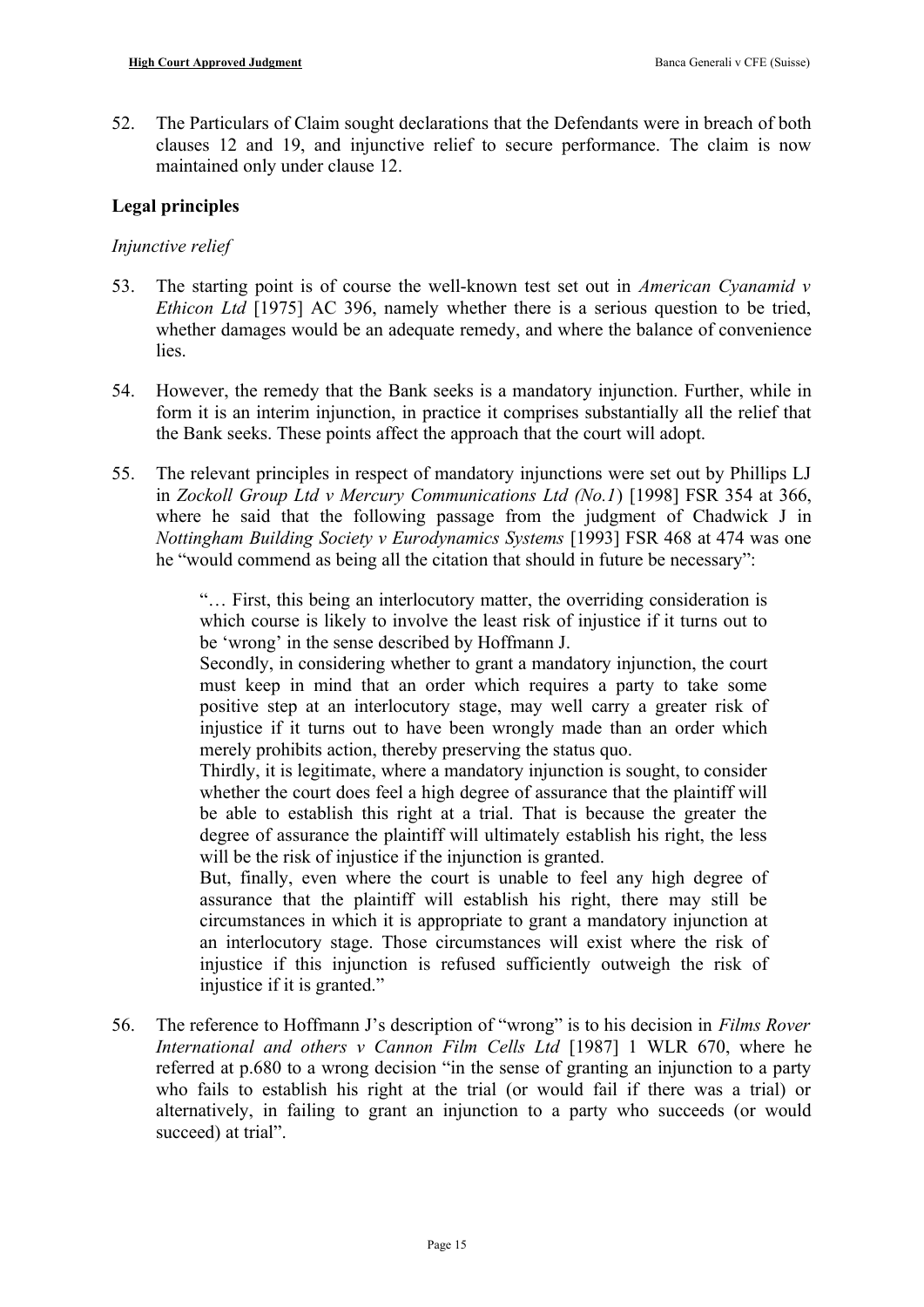- 57. It follows that while the court will consider whether there is a "high degree of assurance", that is not the only test. The court will consider the balance of justice, the underlying principle being to adopt whichever course seems likely to cause the least irremediable prejudice.
- 58. Additional caution is needed if the practical result of granting an injunction is to give the claimant all the relief it is seeking. As explained by Mustill LJ in *Locabail International Finance Ltd v Agroexport* [1986] 1 WLR 657 at 664:

"The matter before the court is not only an application for a mandatory injunction, but it is an application for a mandatory injunction which, if granted, would amount to the grant of a major part of the relief claimed in the action. Such an application should be approached with caution and the relief granted only in a clear case."

- 59. It is uncontroversial than in such a case the degree of likelihood of the claimant succeeding if the case proceeded to trial is a relevant factor: see for example *Global Gaming Ventures (Group) Ltd v Global Gaming Ventures (Holdings) Ltd* [2018] EWCA Civ 68 at [45].
- 60. As to adequacy of damages, the Bank relied on difficulty of quantification as being an acknowledged basis for treating damages as an inadequate remedy: *Bath and North East Somerset DC v Mowlem Plc* [2015] 1 WLR 785, per Mance LJ at [16], and also pointed out that it was no bar to interim relief that what was sought amounted to specific performance of the contract: *Sky Petroleum Ltd v VIP Petroleum Ltd* [1974] 1 WLR 576.

## *Contractual construction*

61. Since the dispute concerns the construction of clause 12, it is worth briefly summarising the principles to apply. I was referred to the summary by Popplewell J in *Lukoil Asia Pacific Pte v Ocean Tankers (Pte) Ltd* [2018] 2 All ER (Comm) 108 at [8], which I gratefully adopt:

> "The court's task is to ascertain the objective meaning of the language which the parties have chosen in which to express their agreement. The court must consider the language used and ascertain what a reasonable person, that is a person who has all the background knowledge which would reasonably have been available to the parties in the situation in which they were at the time of the contract, would have understood the parties to have meant. The court must consider the contract as a whole and, depending on the nature, formality and quality of drafting of the contract, give more or less weight to elements of the wider context in reaching its view as to the objective meaning of the language used. If there are two possible constructions, the court is entitled to prefer the construction which is consistent with business common sense and to reject the other. Interpretation is a unitary exercise; in striking a balance between the indications given by the language and the implications of the competing constructions, the court must consider the quality of drafting of the clause and it must also be alive to the possibility that one side may have agreed to something which with hindsight did not serve his interest; similarly, the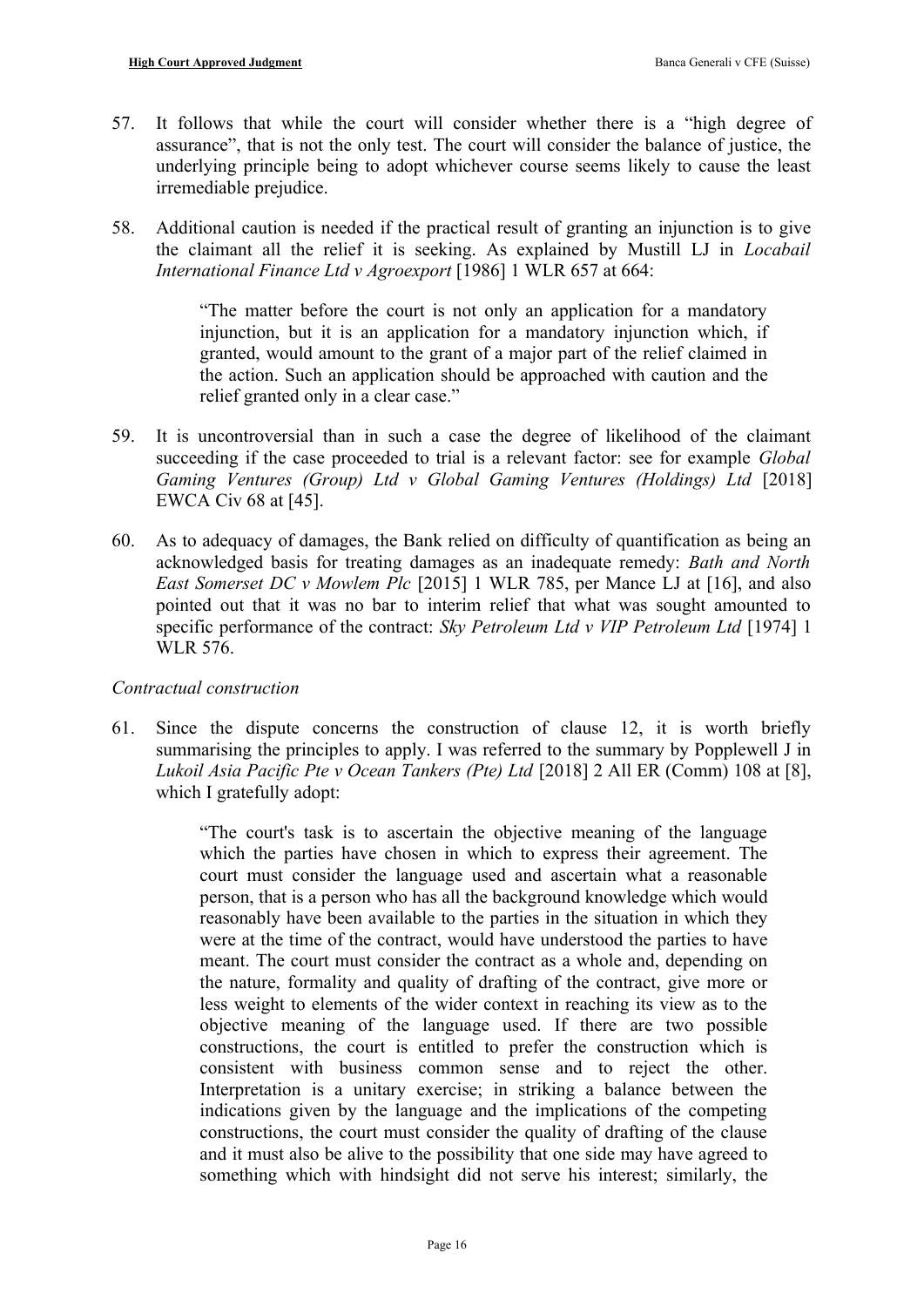court must not lose sight of the possibility that a provision may be a negotiated compromise or that the negotiators were not able to agree more precise terms. This unitary exercise involves an iterative process by which each suggested interpretation is checked against the provisions of the contract and its commercial consequences are investigated. It does not matter whether the more detailed analysis commences with the factual background and the implications of rival constructions or a close examination of the relevant language in the contract, so long as the court balances the indications given by each."

## **Discussion**

## *The parties' cases on clause 12*

- 62. The Bank's position is that each of the requirements of clause 12 are met. It was not suggested in the Defendants' evidence that the documents are not available, and indeed if they were not then CFE would have been in breach of the MTAs under which the receivables were transferred to SCO. The information must have been considered in responding to the information requests that the Bank has made. Further, as far as TF II is concerned the information must in any event be collated for the purposes of the independent valuation that must now be carried out. The need to review confidentiality provisions in the documents did not make the request unreasonable, and in any event confidentiality should not be a serious concern given that the receivables have been transferred into a securitisation structure and material information is reported about them already. The main burden of reviewing the clauses would fall on lawyers, and not CFE group personnel. Mr de Mestre also clarified at the hearing that the Bank would not seek an order that overrode contractual confidentiality provisions, where those applied and were engaged. However, even where such provisions exist they may well not apply on the facts.
- 63. The Defendants dispute that any of the requirements of clause 12 are met. Clause 12 conferred only a limited right a) to supply documents and information relating to "it, its operations or the Notes"; b) for the purpose of compliance with "Applicable Law"; and c) only where the documents or information were or was reasonably requested. None of these requirements were met. Further, there were material exclusions on which the Defendants were entitled to rely.

## *Whether the documents fall within the scope of clause 12*

- 64. Mr Goldring, for the Defendants, submitted that the documents sought were not documents or information "relating to … the Notes". The factual matrix included a fundamental distinction between the securities issued to investors in a securitisation and the underlying pool of assets that are securitised, and the documentation reflected this by drawing a clear distinction between the "Notes" and the "Receivables". The distinction was also reflected in Article 7(1) of the Securitisation Regulation, which deals separately with information on underlying exposures at paragraph (a) and documents relating to the securitisation itself at paragraph (b) (see [[40.](#page-9-2)] above).
- 65. I am unpersuaded by this submission. It is true that, where relevant to do so, the draftsperson has specifically referred to information relating to the Receivables. Examples of this can be seen in the provisions of the MTA referred to at [[96.\]](#page-22-1) to [\[98.](#page-22-0)]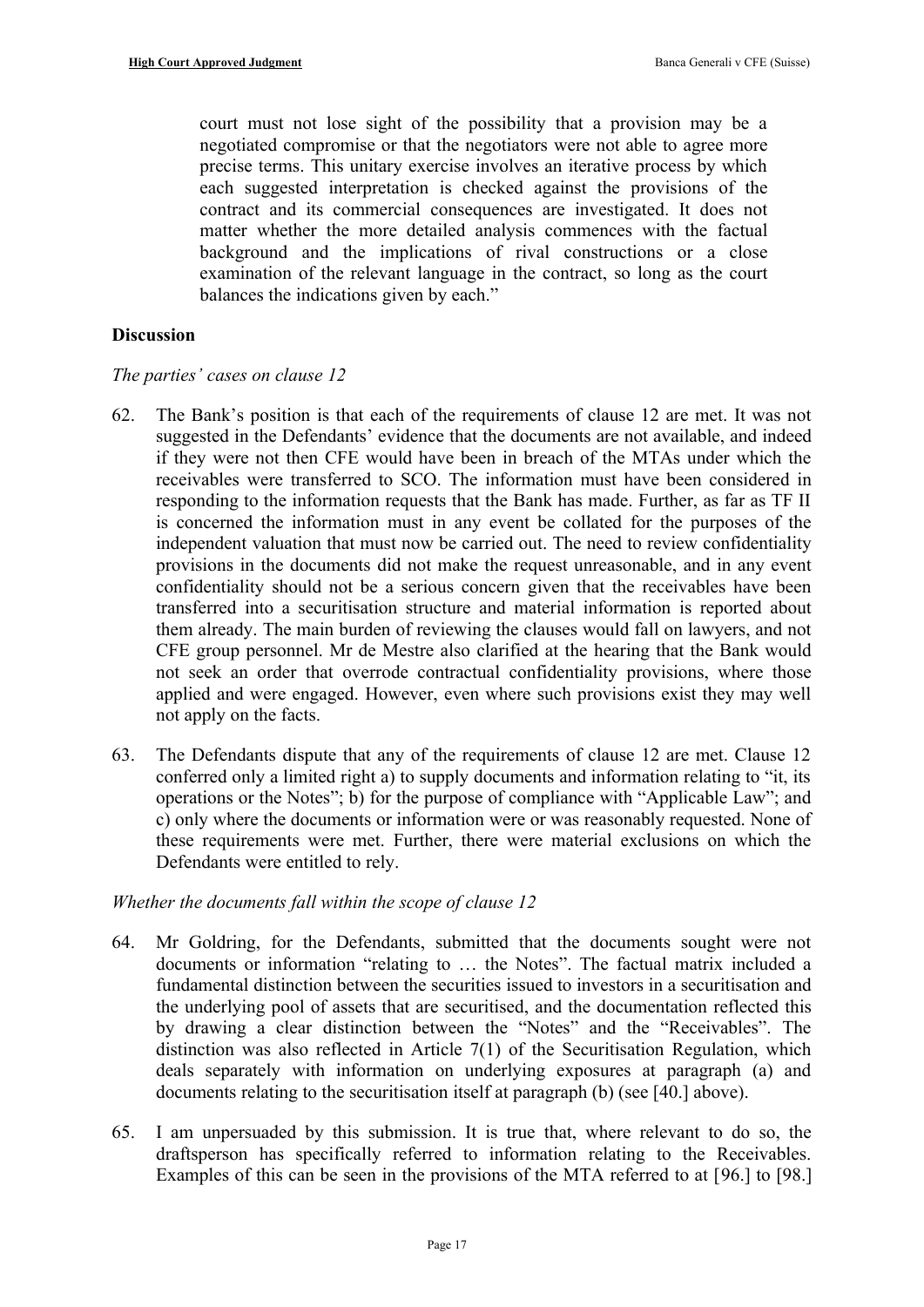below. But he or she has not generally done so in contradistinction to information "relating to the Notes". The references in the MTA make sense in the context of that agreement, the purpose of which is specific to the Receivables and their transfer to SCO.

66. The high watermark of Mr Goldring's submission on this point relates to clause 6.3.2 of the Intercreditor Agreement for TF IV, which deals with the contents of the monthly "Payments Reports" to be prepared by the Calculation Agent (another CFE entity), which provides as follows:

"The Payments Report shall include, *inter alia*:

(a) information relating to the Notes, including, without limitation, details with respect to the applicable interest rate, the amount of interest and Premium (if any) payable to the Noteholders, the Principal Amount Outstanding of the Notes, principal payments on the Notes, other payments made by the Issuer; …<br>…

(c) the data on the cash flows generated by the Receivables, the Expenses and other liabilities of the Securitisation…"

67. This provision is not replicated in the documentation for the earlier securitisations. In contrast, what does appear in each of the agreements of which clause 12 forms part is clause 19.2.2, set out at [\[51.](#page-13-0)] above. Clause 19.2.2(b)(i) sets out a non-exhaustive list of "information relating to the Notes" which includes among other things:

> "… all materially relevant data on the credit quality and performance of underlying exposures, information on events which trigger changes in the priority of payments or the replacement of any counterparties, data on the cash flows generated by the underlying exposures…"

- 68. In my view that clearly demonstrates that the concept of "relating to the Notes" was not necessarily intended to be interpreted in a way that ignored the underlying exposures. That interpretation also clearly accords with business common sense. Clause 6.3.2 of the Intercreditor Agreement for TF IV does not persuade me that the interpretation I have adopted is wrong. It would be very strange if the parties had agreed to a clause that permitted information or documents to be requested for the purpose of complying with some part of the Bank's obligations in respect of the Notes, but not other aspects, including questions relevant to valuation.
- 69. Article 7(1) of the Securitisation Regulation specifies the minimum information that must be made available (see the reference to "at least" in the opening paragraph). The fact that it requires transactional documentation relating to the securitisation to be made available does not preclude the parties from agreeing by contract that additional information or documentation can be required to be provided. Indeed, clause 12 would have limited utility if the information or documents in question had to be made available in any event under Article 7(1), the requirements of which are independently addressed by clause 19.
- 70. Further, Mr Goldring's submission does not address the fact that, by referring to documentation and information "relating to it, its operations, or the Notes", clause 12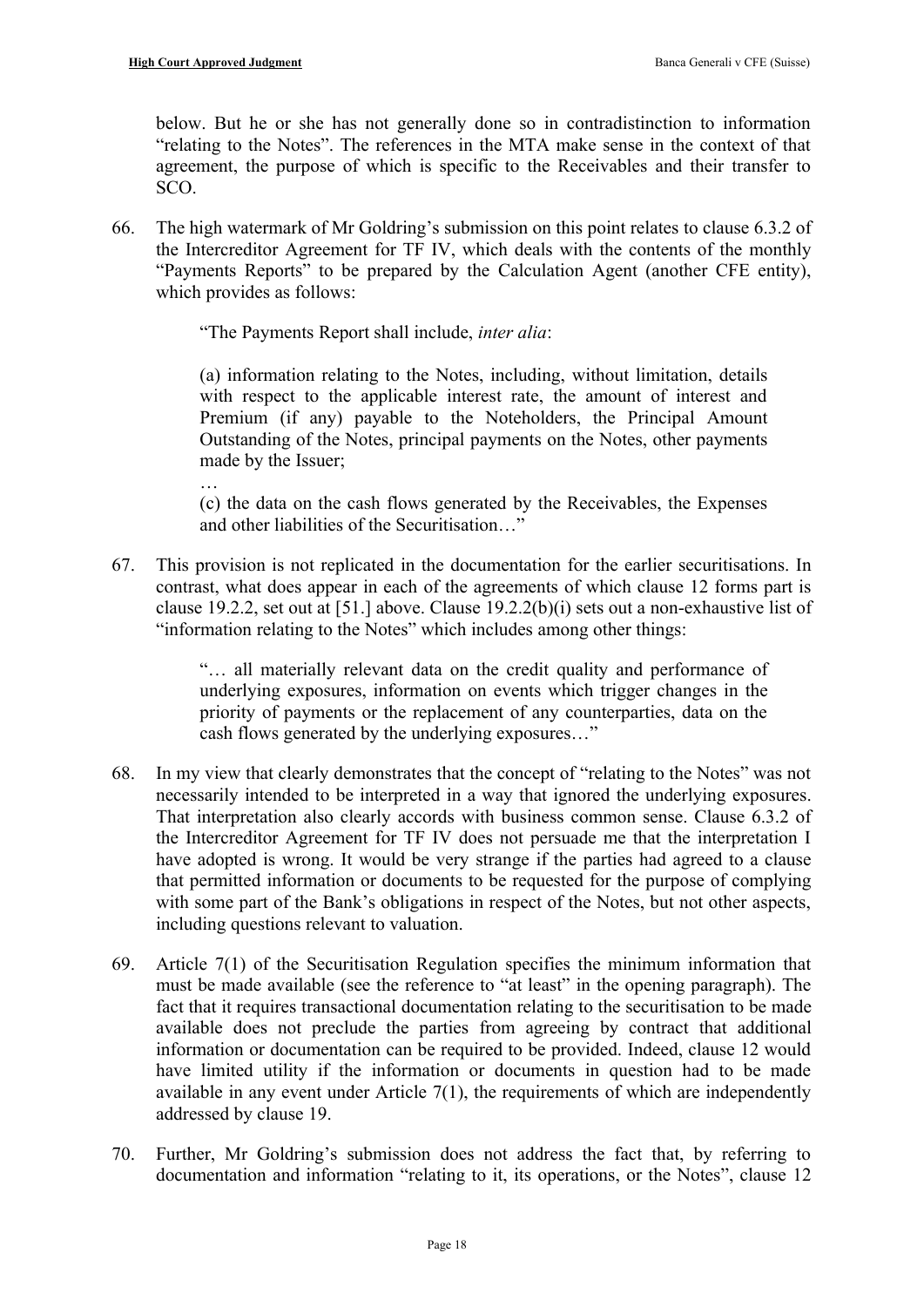extends to documentation and information relating to the party the subject of the request and to its activities. SCO is a special purpose vehicle whose sole role is to hold the receivables and act as note issuer. CFE acts as collection agent, and so has an active role in managing and administering the receivables. Even if I was wrong about my interpretation of "relating to the Notes", there would be a strong argument that documentation and information in respect of the receivables would be caught in any event as being material relating to SCO or CFE or their respective operations.

- 71. I disagree with Mr Goldring's argument that, by not accepting the Defendants' interpretation, clause 12 is being construed as a broad investigatory right of imprecise scope, and in a way that is inconsistent with the relatively tight time limit it imposes for material to be provided. The right is restricted by reference to the purpose for which the documents or information is sought, by reference to the requirement that the requesting party must act reasonably (as to which see further below), and by the restriction to documents and information that are reasonably available or can be obtained using reasonable efforts.
- 72. For these reasons I have no hesitation in concluding, at least to the standard of high degree of assurance, that the Bank's interpretation would be likely to be preferred at trial, such that (subject to the other requirements) the documents sought are capable of falling within the scope of clause 12.

## *"Applicable Law"*

- 73. It is not in dispute that where Article 63 of Regulation 565 applies (that is, custody cases) the Bank must provide "estimated value" on a "best effort" basis where market value is not available. As regards Article 60 there was a dispute between the experts as to whether the Bank was required to report "fair value". The Defendants' expert, Professor Gentili, maintains that the words "where relevant" in the opening words of Article 60(2) entitle the Bank to decline to do so on the basis that it is not required by law and not necessary to provide fair and balanced review of the activities. Rather, performance of the portfolio should be derived from a comparison between the purchase price of the Senior Notes and the current value of similar instruments.
- 74. Mr Goldring submitted that I should not prefer the evidence of one expert to the other without cross-examination. I have doubts about that when the parties have both accepted that they should each have permission to rely on expert evidence for the purposes of this application, without cross-examination being envisaged. But in any event I can deal with the point on the simple basis that Professor Gentili's view begs the question as to whether there are similar instruments that could be used to assess performance. The Bank's unchallenged evidence is that there are not, it not being feasible to attempt to recreate a portfolio of underlying receivables with a similar risk profile that would be an appropriate comparator, or that such receivables would have a market value that could be used.
- 75. In any event I have to say that, based on the evidence available (and bearing in mind that what is being interpreted are in any event provisions of EU law, rather than purely domestic legislation), I would have little hesitation in concluding, again to the standard of high degree of assurance, that the Bank would be likely to establish at trial that information about value is in any event "relevant". Providing a "fair and balanced review" of the performance of a portfolio, as referred to in the opening words of Article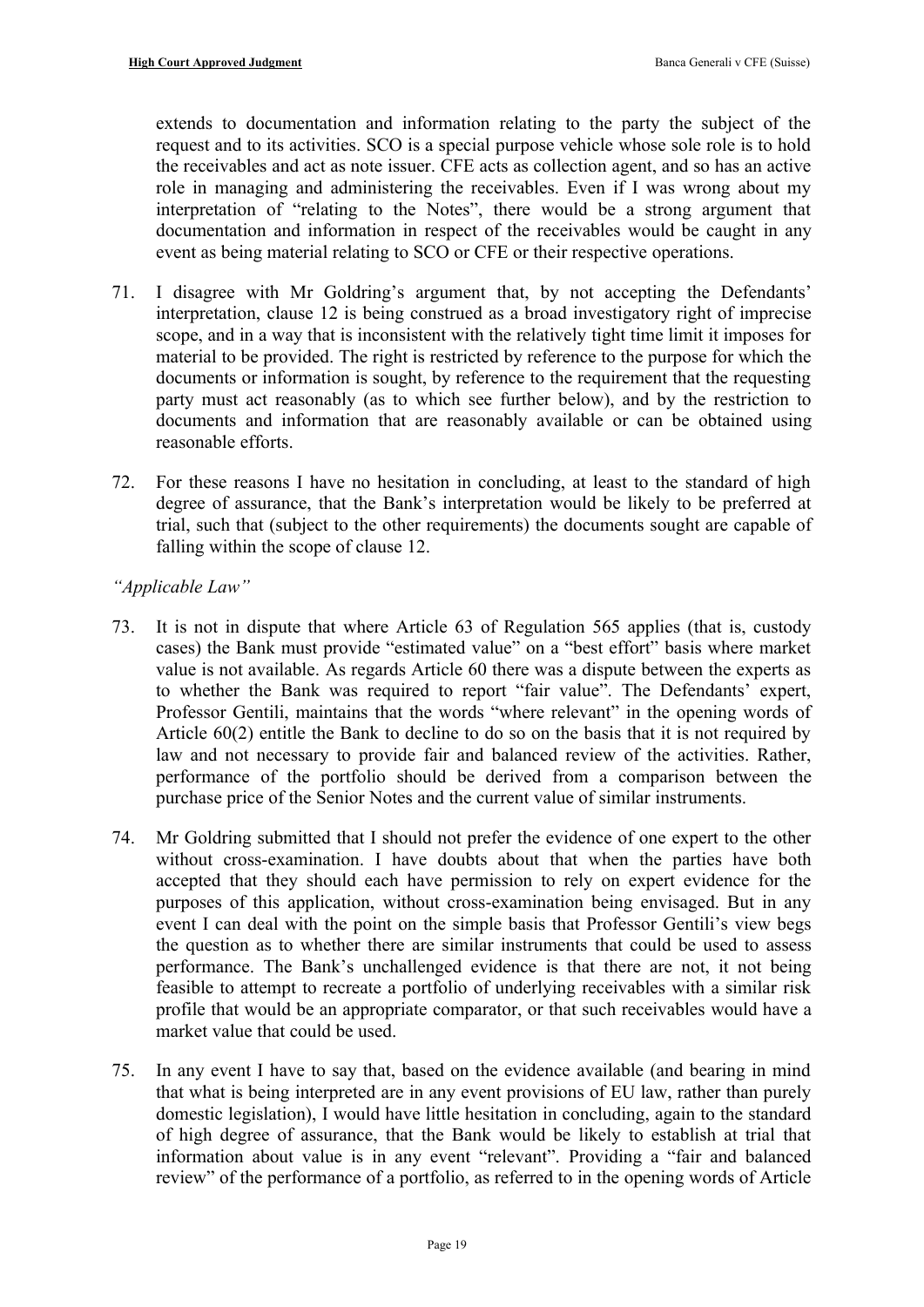60(2), must sensibly involve comparing the value of the portfolio in different reporting periods. The inclusive list that follows this explicitly refers, at paragraph (c), to the "valuation of the portfolio". Details of each financial instrument held are required, and its "market value, or fair value if market value is unavailable".

- 76. The evidence of the Bank's expert Professor Enriques on this point is that the only limitation provided by "where relevant" is that information that is not applicable, because facts have not materialised, need not be provided. So, for example, if no fees were charged during the relevant period then disclosure of fees is not required. It is not necessary for me to decide whether that view is correct, but it has considerable force. The basic requirement in Article 60(2) is that the statement must provide a "fair and balanced review of the activities undertaken and of the performance of the portfolio" during the reporting period. This is followed by a non-exhaustive list of information that must be provided (see the reference to "shall include"). Construing "where relevant" in the way proposed by Professor Enriques is consistent with the significance that has obviously been accorded to the items specified by choosing to spell them out expressly, rather than leaving scope for debate, and in particular leaving potential scope for an investment manager to seek to decide for itself whether particular information is or is not required for a fair and balanced review. It seems unlikely that it was intended that the "where relevant" qualifier was intended to allow material uncertainty to be introduced as to whether items on the list are relevant to provide a fair and balanced review, if the information in fact exists.
- 77. At a more general level, it is also at least strongly arguable that if market value is not available then some alternative form of valuation is relevant, and material, information for investors. What is specified is "fair value". As Mr de Mestre submitted, it can hardly be the case that there is a requirement to provide estimated values in custody cases, but no requirement to provide any indication of value in portfolio management cases, where investment firms might be expected to be held to a more exacting standard.
- 78. The Bank's evidence is that the concerns it has, and which it says have not been dispelled, have prevented it from reporting values to clients with confidence. Professor Enriques' evidence is that to require it to do so on a basis that ignores reasonably held doubts would not be consistent with the investment protection principles that underlie MiFID II, and specifically Article 24(1). I find that evidence to be compelling.
- 79. Professor Gentili's evidence refers to Article 21(1) of the Italian Legislative Decree no. 58 of 24 February 1998 (as subsequently amended and supplemented from time to time), which requires that authorised entities must:

"a) behave with diligence, fairness, and transparency, to best serve the interest of customer and for the integrity of the markets; b) acquire the necessary information from clients and operate in such a way that they are always adequately informed".

80. Like Article 24(1) of MiFID II, it can be seen that the need to act in the best interests of the customer is emphasised, and indeed there is an express obligation to ensure that clients are "always adequately informed".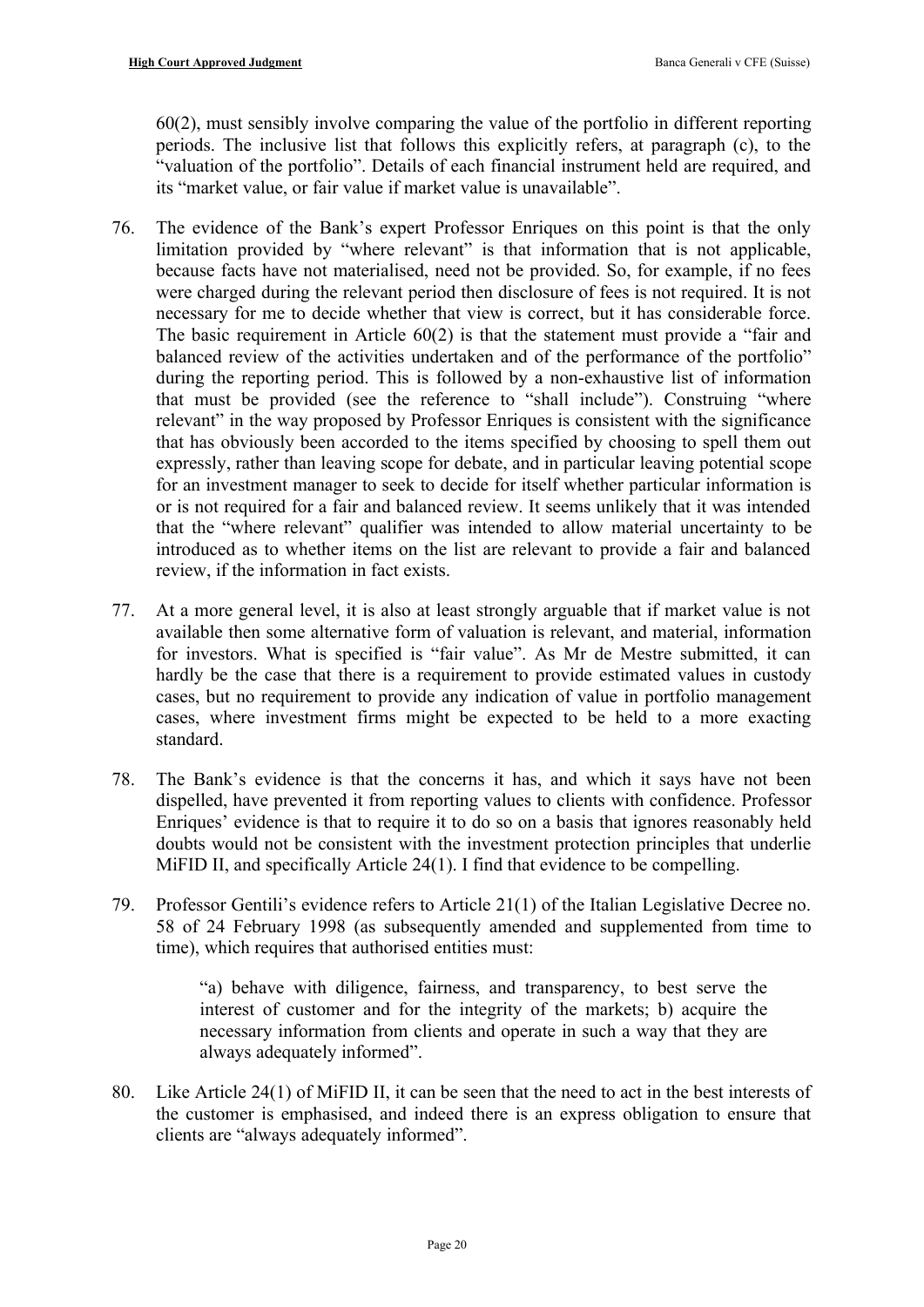- 81. Professor Gentili also makes the point that Italian law directly regulates information provided by investment firms to CONSOB and clients, and that in contrast the provision of information to investment firms (other than information required to be made public) is governed by contract. The issue before me is the scope of the relevant contract, specifically clause 12. Although Professor Gentili also suggests that if underlying documents were required to ensure that clients are adequately informed that would be made explicit, I do not think that follows. As he says, the information which can be obtained is determined by contract. The Securitisation Regulation and Disclosure Regulation contain some requirements, but do not comprise a complete code.
- 82. I note Professor Gentili's agreement that Articles 60 and 63 must be interpreted taking into account the regime's purpose of protecting clients. It seems to me that information about value is fundamental. Without it clients cannot properly assess their own positions and, for example, question the portfolio manager about performance.

## *Whether for the purpose of compliance with Applicable Law: objective test?*

- 83. Mr Goldring submitted that it was not sufficient for a request simply to be motivated by the purpose of complying with Applicable Law, or that the requesting party is of the opinion that the information or documentation is required for that purpose. Rather, a request could only properly be made where the material sought was objectively required for the purpose of complying with Applicable Law. If the requesting party could comply without the information or documents then clause 12 was not engaged. The fact that the test was objective was supported by the fact that the second part of clause 12 permitted a party to refuse to comply with an otherwise valid request by reference to its "reasonable opinion".
- 84. Mr Goldring's submission was attractively put but, in reality, amounts to rewording the test as one of necessity. It amounts to saying that clause 12 would only apply if the documents or information were objectively *required* for the purpose of complying with Applicable Law. I am satisfied, at least to the standard of a high degree of assurance, that the Bank would be likely to establish at trial that that is not what clause 12 provides.
- 85. A natural interpretation of the language used requires consideration of the requesting party's actual purpose in making the request. If that purpose is something other than compliance with Applicable Law then the clause will not be engaged. Further, as discussed below it will only apply to reasonable requests. That qualification introduces an important objective element. I would add that that element is entirely objective. In contrast, the reference to "reasonable opinion" later in the clause might well be read in a manner which encompasses a range of potential reasonable opinions held by the relevant party.

## *Whether for the purpose of compliance with Applicable Law: verification required?*

86. Mr Goldring submitted that, in any event, the Bank now had all the information it had requested to report on fair value, and indeed had received much more information than it had had access to for the purpose of previous reports on value. Professor Gentili had opined that the Bank could rely on the information that had been provided and was not obliged to seek to verify it. Professor Enriques had agreed that there was no general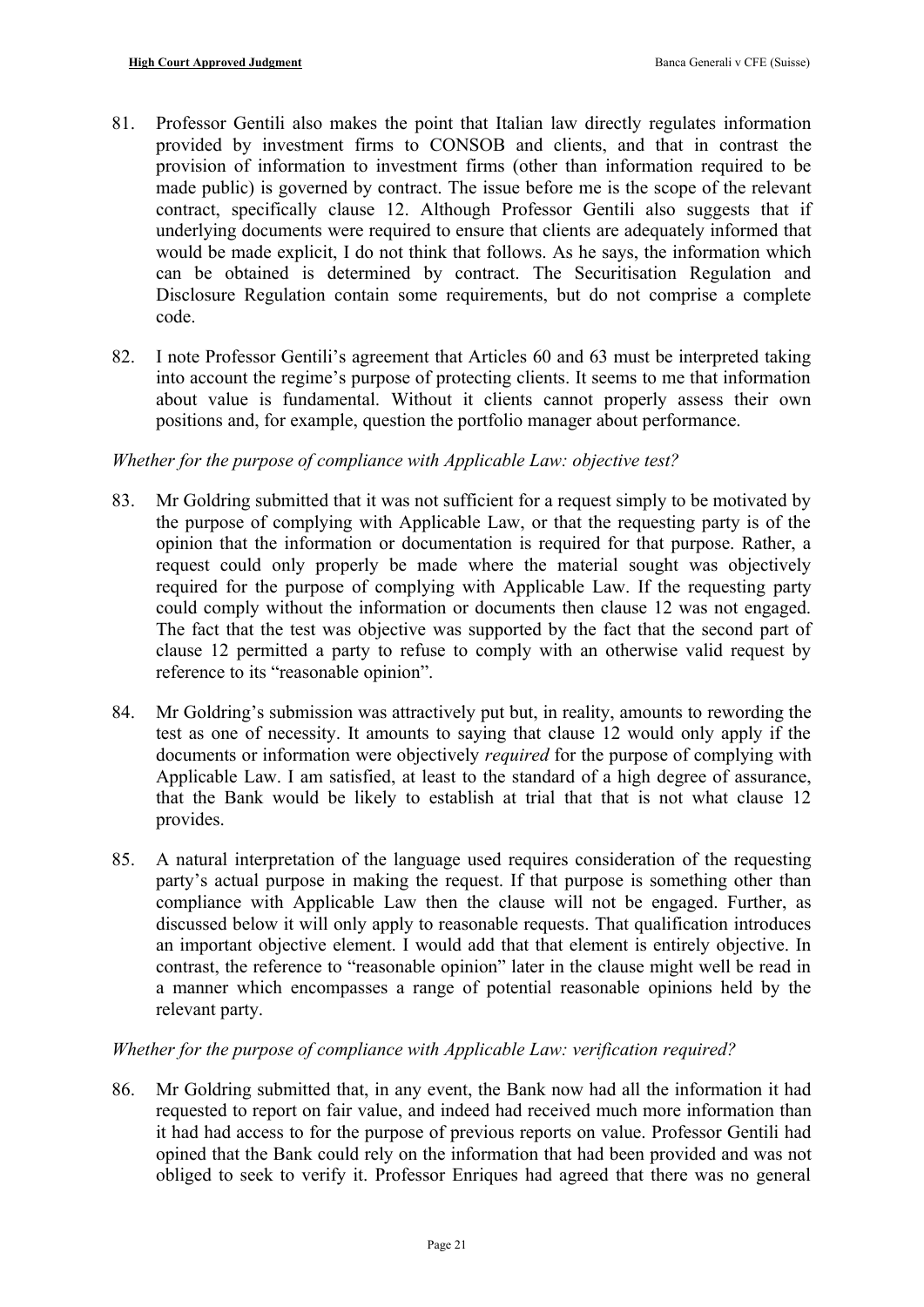duty to verify information, and that the Italian regulations did not grant the Bank the right to receive the underlying documents.

- 87. I have already addressed these points in part. The fact that there is no general duty of verification, or automatic right under the regulatory regime to receive underlying documents, is not determinative of the contractual position. I have also found Professor Enriques' evidence that to determine fair value on a basis that ignores reasonably held doubts would not be consistent with the investment protection principles that underlie MiFID II to be compelling. However, in any event, I have rejected the submission that clause 12 only applies to requests for information or documents that are necessary to comply with Applicable Law.
- 88. The more significant point is whether, given that the Bank now has the requisite information, a request for the underlying documents is "reasonably" made. I turn to that now.

## *"Reasonably requests"*

- 89. Mr Goldring submitted that the request was far from reasonable, for the following reasons:
	- a) There were no reasonable grounds to doubt the accuracy of the information now in the Bank's possession, which had been thoroughly checked. The discrepancies had been addressed and the Defendants were willing to answer further information requests.
	- b) The documents would be difficult to gather and disclose. The process would be detrimental to CFE's business by diverting a small cohort of employees from their day-to-day work. It was estimated that two to three months would be required to collate and provide the documents, initially estimated at approximately 580 in number.
	- c) A significant number of the documents are likely to be subject to confidentiality clauses, and are also likely to be governed by foreign law, such that local counsel would need to be engaged, which would be time-consuming and expensive.
- 90. Mr Goldring also submitted that, for the same reasons, the documents were not "reasonably available" and could not be obtained by "reasonable efforts".
- 91. I have concluded to a high degree of assurance that, in the particular circumstances of this case, the Bank would be likely to establish at trial that the documents it seeks are ones that are reasonably requested by it.
- 92. It is important to emphasise that this conclusion carries no implication that such documents are routinely obtainable, or that there has been any wrongdoing on the part of CFE. The key consideration relates to the material changes in the description of the nature of the instruments and the available security, referred to above, in the context of actual or expected failures to redeem Senior Notes in full and what appear to be an increasing pattern of receivables in arrears. It is also relevant that the substantive response provided on 18 March (see [\[26.\]](#page-5-0) above) has itself led to what Mr Goldring described as an iterative process, in which further corrections have been made. Given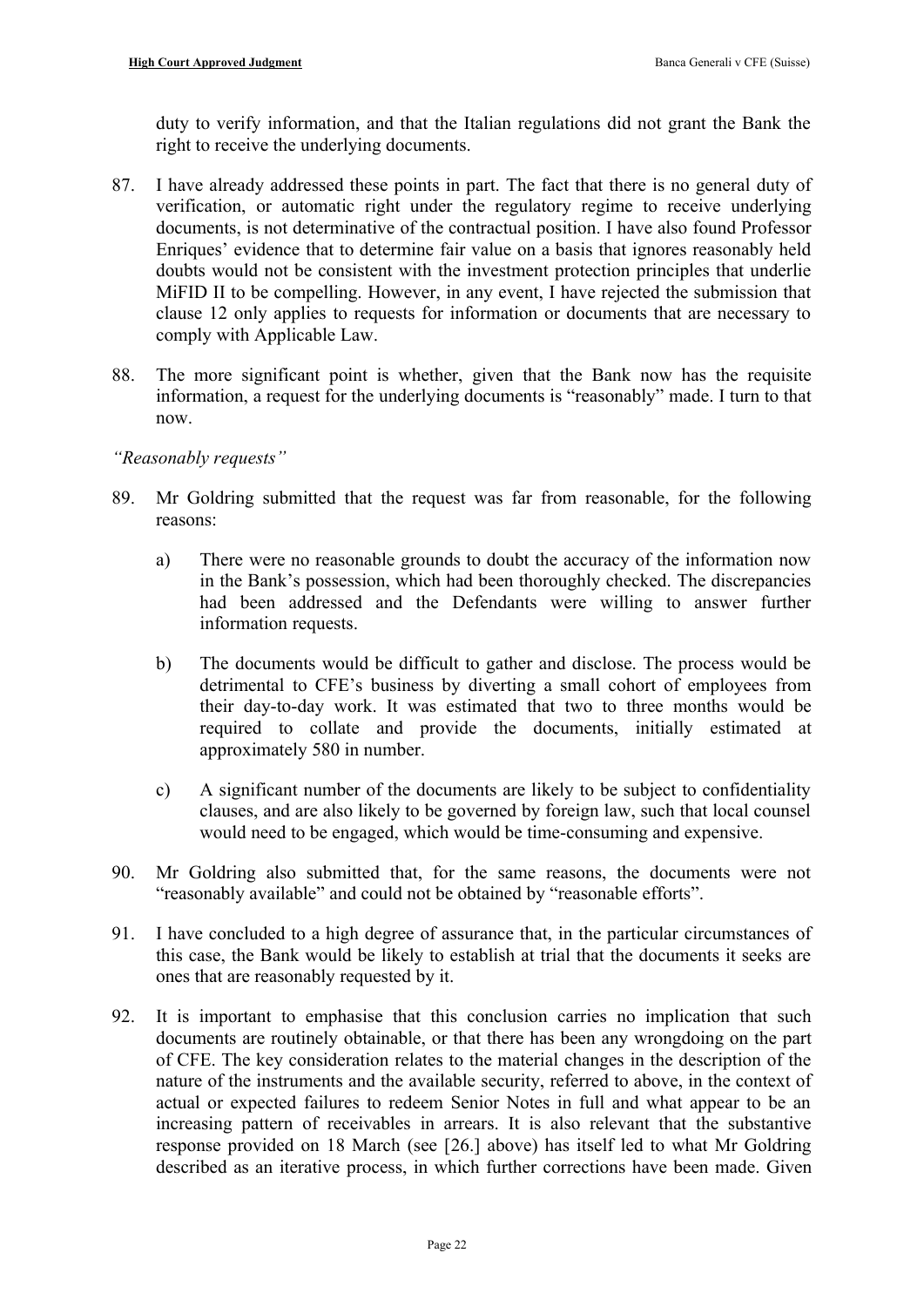the extent of the changes over time, and the lack of clear explanations about why material errors occurred, the Bank's lack of confidence in what it is now being told is understandable. As Mr de Mestre fairly said, the Bank does not have a clear basis to determine that what is being said now is accurate, when previous statements have proved not to be accurate in important respects.

- 93. As to the Defendants' complaint of a moving target, whilst I understand their point about queries being raised late, overall I prefer Mr de Mestre's submission that the major movements have been the material changes in information provided by the Defendants over the last few months, including during the iterative process to which Mr Goldring referred. It is that that has prompted a series of questions from the Bank as new information has emerged over time.
- 94. The Bank is not seeking to verify all the individual pieces of information that have been provided. The order sought would require the provision of "transactional documents" constituting the receivables, such as loan agreements, guarantees and security documents. This is a proportionate response to the specific concerns raised about the nature of the instruments and the security available, being issues which on any basis must be fundamental to valuation, particularly for receivables that are in arrears or risk being non-performing. The Defendants point out that it was always clear that the Senior Notes were high-risk, but that simply enhances the need for clarity.
- 95. It became apparent at the hearing that the estimate of 580 documents may well have been prepared on an incorrect basis, on the assumption that a much wider category of documents was caught. That is not the case.
- <span id="page-22-1"></span>96. I am also concerned about potential issues raised at the hearing as to the availability of documents. Using the MTA for TF II as an example (a document written in English, although governed by Luxembourg law), clause 4.4 required copies of "all relevant documents related to the Receivables" to be delivered by CFE to SCO. There was a provision permitting SCO to waive this requirement, but there was no evidence that it had done so. In any event CFE must be expected to have contracted to receive, or at least to obtain access to, those documents when it made its own purchases of the receivables.
- 97. Further, clause 10.1 of the MTA contains undertakings on the part of CFE, including that it will:

"… keep all its books, records and documents evidencing or relating to the Receivables and shall (a) prior to the occurrence of a Trigger Event, on receipt of not less than two Business Days' notice, at any reasonable time during normal business hours and (b) after the occurrence of a Trigger Event, forthwith permit the Purchaser or any of its agents or representatives to examine the records, books of account and documents (including computer tapes and disks) of each of the Seller relating to the Receivables".

<span id="page-22-0"></span>("Trigger Events" would include payment defaults, including a failure to redeem.)

98. Clause 11.3 also includes a specific obligation to: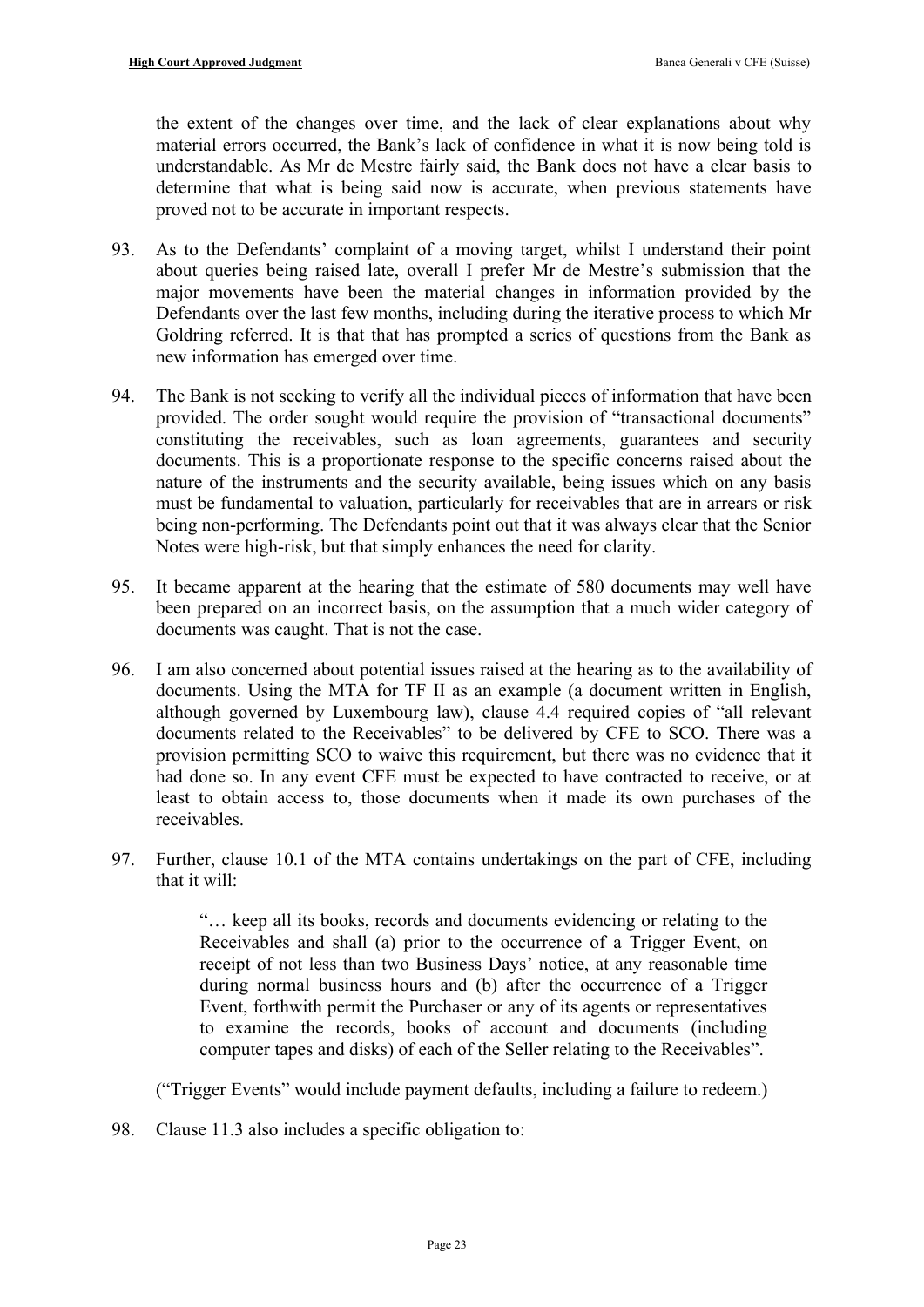"maintain and update all the documentation related to the Receivables and verify if the evidentiary documents of the Receivables are suitable to constitute proof of the existence and the ownership of the Receivables and inform [SCO] accordingly".

99. Given the requirements of clauses 10.1 and 11.3, including that documents are to be made available within two business days (or forthwith in certain circumstances), the suggestions made at the hearing that it may not be straightforward to access the documents give rise to concern. An argument that it would be unduly burdensome to collate the documents would appear to suggest that the provisions of the MTA may not have been, or could not be, complied with. Moreover, those comments rather reinforce the Bank's concerns about the accuracy of the information provided to date, because they rather suggest that it may not have been cross-checked, or adequately crosschecked, against the underlying documents.

## *Damages an adequate remedy?*

- 100. The Defendants did not dispute that damages would not be an adequate remedy for the Bank if an injunction was refused. I accept that the Bank faces concerns from regulators as well as its clients as a result of what would be a persistent failure to report on value. A remedy in damages against SCO, a special purpose vehicle, would also reduce sums available to Senior Noteholders.
- 101. In contrast, damages ought to be an adequate remedy for the Defendants, because the cost of providing documents should be quantifiable. I note that the Bank is offering the normal cross-undertaking in damages, and there is no suggestion that it might fail to pay any compensation that might be ordered.

## *Balance of justice*

- 102. I have concluded that, for the reasons already given, the balance of justice favours granting the injunction sought. I am satisfied that doing so appears likely to cause the least irremediable prejudice, and overall carries a lower risk of injustice than refusing relief.
- 103. I do, however, consider that the time limit the court sets for the provision of the documents requires account to be taken of the circumstances, and in particular any material impact that it may have on the Defendants' regular reporting obligations. Following encouragement from me at the hearing and after circulation of this judgment in draft, I am pleased to say that the parties have now agreed a sensible timetable for documents to be provided, which will be reflected in my order. They have also agreed the terms of a confidentiality agreement which, among other things, will ameliorate concerns raised in respect of confidentiality clauses (the "Confidentiality Agreement").

## **Form of order**

104. I am grateful that the parties were able to agree material parts of the form of the order, including as just indicated the timetable for documents to be provided. There were two outstanding points on which I received written submissions following circulation of the judgment in draft, which I should deal with briefly.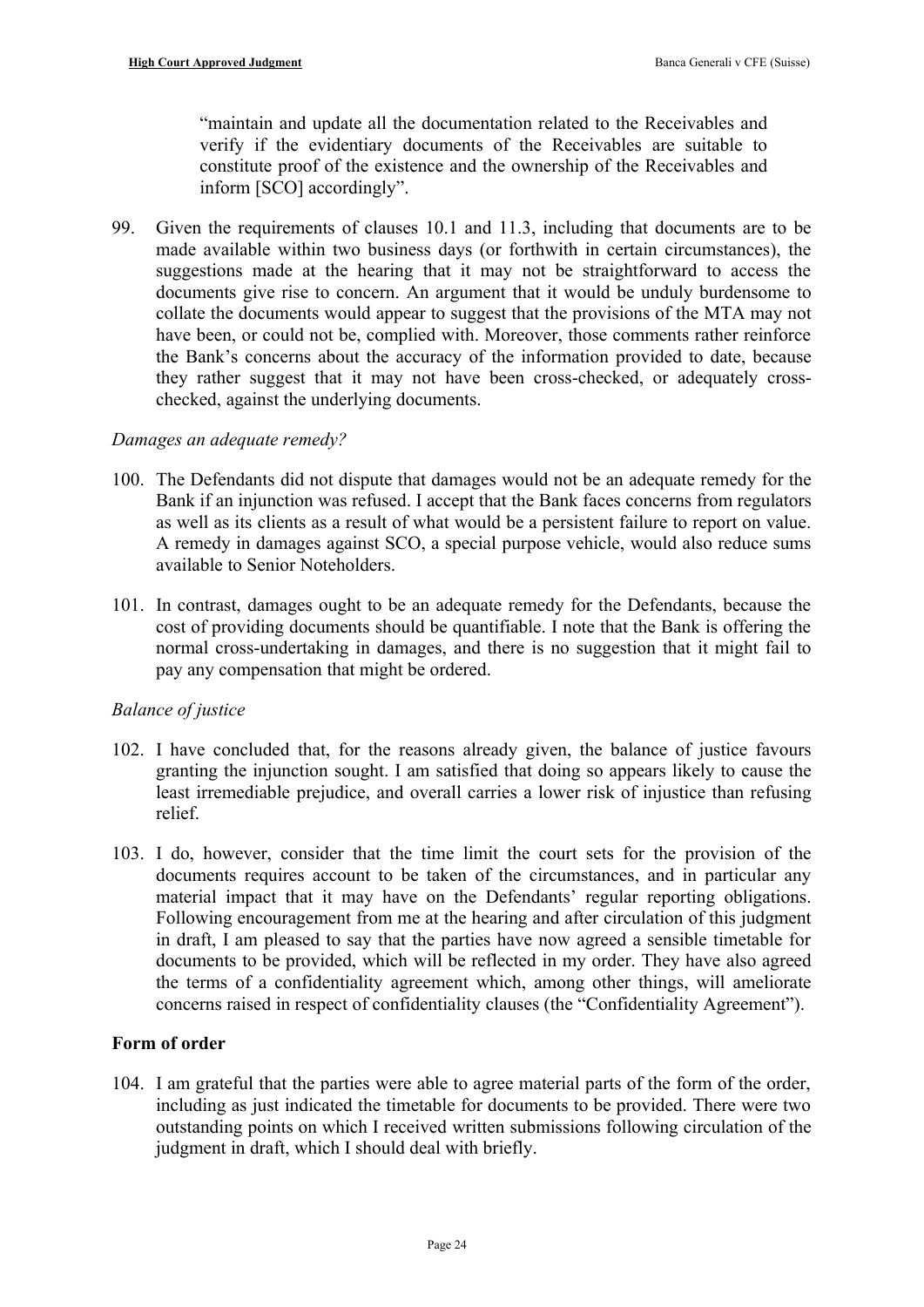#### *Penal notice*

- 105. The Defendants objected to the Bank's proposal to include a penal notice on the face of the order as sealed by the court. The obvious context for this is CPR 81.4, which provides that one of the requirements of a contempt application is confirmation that the order allegedly breached included a penal notice (see CPR 81.4(2)(e)).
- 106. As the Chancery Guide makes clear, it is not necessary to obtain the court's consent to the inclusion of a penal notice. Such a notice could simply be added before service. I cannot see a good justification in this case for the court to refuse to include such a notice on the form of the order as sealed.
- 107. It is worth pointing out that the absence of a penal notice will not necessarily preclude contempt proceedings, because the court may in certain circumstances waive the requirement. If the Defendants may be unable to comply on a timely basis with any of the provisions of the order then the proper course is to apply to the court (but they should of course first seek agreement to a revised timetable).

#### *Collateral use*

- 108. The Defendants sought to include in the order a provision which would generally prevent the use of the documents disclosed for purposes other than those specified in the proposed Confidentiality Agreement. The intended effect of the wording was that the Bank would only be able to use the documents, and presumably the information contained in them, for the purposes specified in clause 12, namely compliance with Applicable Law, or in other circumstances where it was required to do so in order to comply with legal or regulatory requirements.
- 109. The Bank's position is that this fails to reflect the terms of the Confidentiality Agreement, the relevant provisions of which will provide as follows:

## Clause 1.2:

"In this Agreement the following words and expressions shall have the following meanings:

**Confidential Information**: the documents to be provided to the Claimant pursuant to paragraphs 1, 2 and 3 of the Order and all information and data contained in those documents, including all confidential and proprietary information contained in them, save that it shall not include (a) information and data reported or reportable to the Claimant and/or the holders of Senior Notes pursuant to the Securitisation Regulation or otherwise provided under the Transaction Documents and/or (b) documents (and information and data contained therein), which are not themselves subject to any confidentiality provisions that would otherwise prevent provision of those documents (or information and data contained therein);

 $\cdots$ 

Clause  $21$ 

"The Claimant undertakes that:

2.1.1 without the prior written consent of the Defendants (such consent not to be unreasonably withheld) or further order of the Court, no Confidential Information shall be used by it for any purpose other than the Claimant's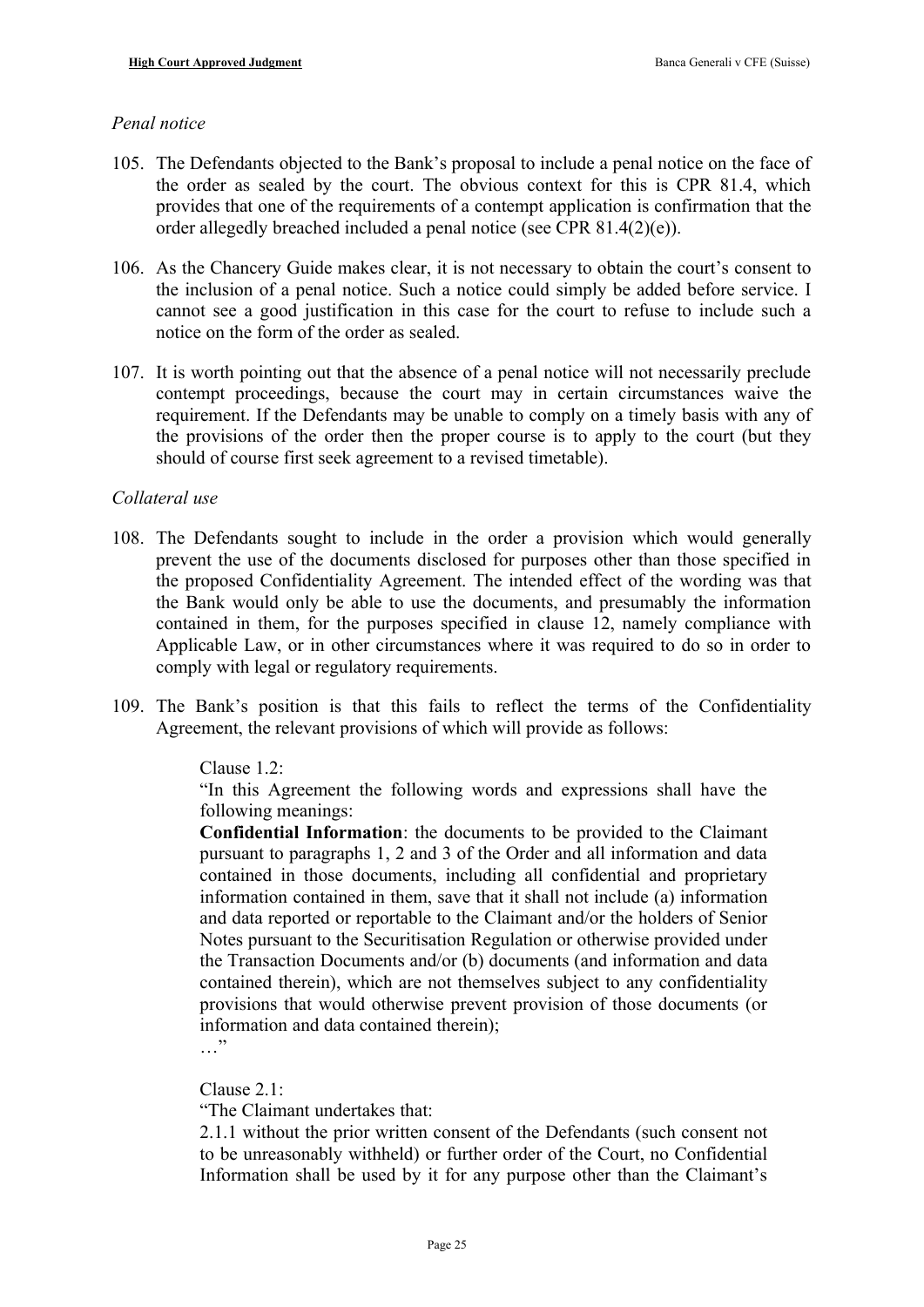compliance with Applicable Law as defined in clause 12 of the Fiscal and Calculation Agreement and the Intercreditor Agreements ("the Purpose");  $\cdot$ "

Clause 3.1:

"The undertakings of the Claimant in paragraph 2.1 shall not apply to any Confidential Information:

…<br>…

3.1.4 to the extent disclosure or use is necessary for the Claimant to comply with any applicable legal or regulatory obligation, or pursuant to an order of a court of competent jurisdiction or demand made by any competent authority or body."

(Clause 3.1 also excludes information in the public domain.)

- 110. The Bank is concerned that the wording proposed by the Defendants for inclusion in the order could prevent the use of information that it already has, as well as new information obtained on receipt of the documents. It further submits that clause 12 imposes no restriction on the *use* it makes of material provided under clause 12, as opposed to the purpose for which it is sought. The alternative wording that the Bank proposed would simply provide that Confidential Information (as defined) may only be used in accordance with the Confidentiality Agreement.
- 111. In principle, the Bank's submissions have force. Clause 12 focuses on the purpose for which documents are sought. Subject to that important point, it places no express contractual restriction on the use of those documents or the information contained in them. Other than in respect of documents which could have been withheld on confidentiality grounds, the effect of the court's decision is to enforce the contractual terms, rather than to make an order for specific disclosure of documents not otherwise required to be provided. To the extent that what is provided pursuant to the terms of the order could have been withheld under clause 12 on confidentiality grounds (such that the order as agreed may go beyond the terms of clause 12) then clause 2.1.1 of the Confidentiality Agreement will prevent collateral use.
- 112. However, what is sought is in terms an interim mandatory injunction, and the documents were sought specifically for the purpose of complying with the Bank's own reporting obligations to its clients. The court's assessment was based on the normal balancing exercise conducted when any such injunction is sought, having regard to the specific purpose for which the documents were sought. The Defendants have expressed concern that the Bank may use documents in a way which would reveal sensitive information to third parties with whom it holds important commercial relationships.
- 113. In the light of these points I have concluded that the appropriate order at this interim stage is to restrict the use of documents provided along the lines proposed by the Defendants, but to address the specific concern raised by the Bank by making it clear that the restriction does not apply to any information held or provided independently of the provision of those documents. The order will provide for liberty to apply, which would permit the Bank to return to court if it determines that it should be able to use any of the documents for a different purpose, and agreement cannot be reached with the Defendants.